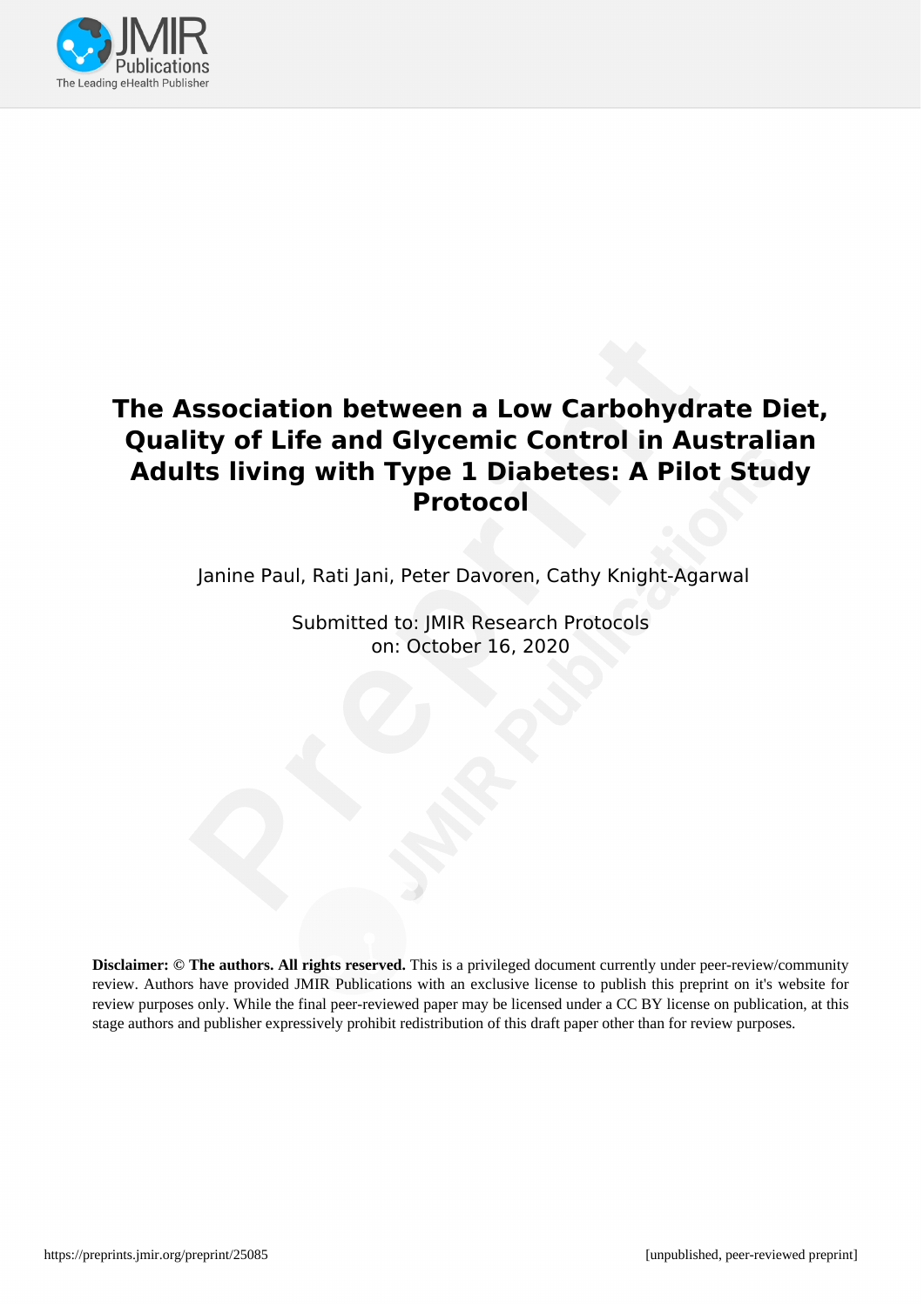## **Table of Contents**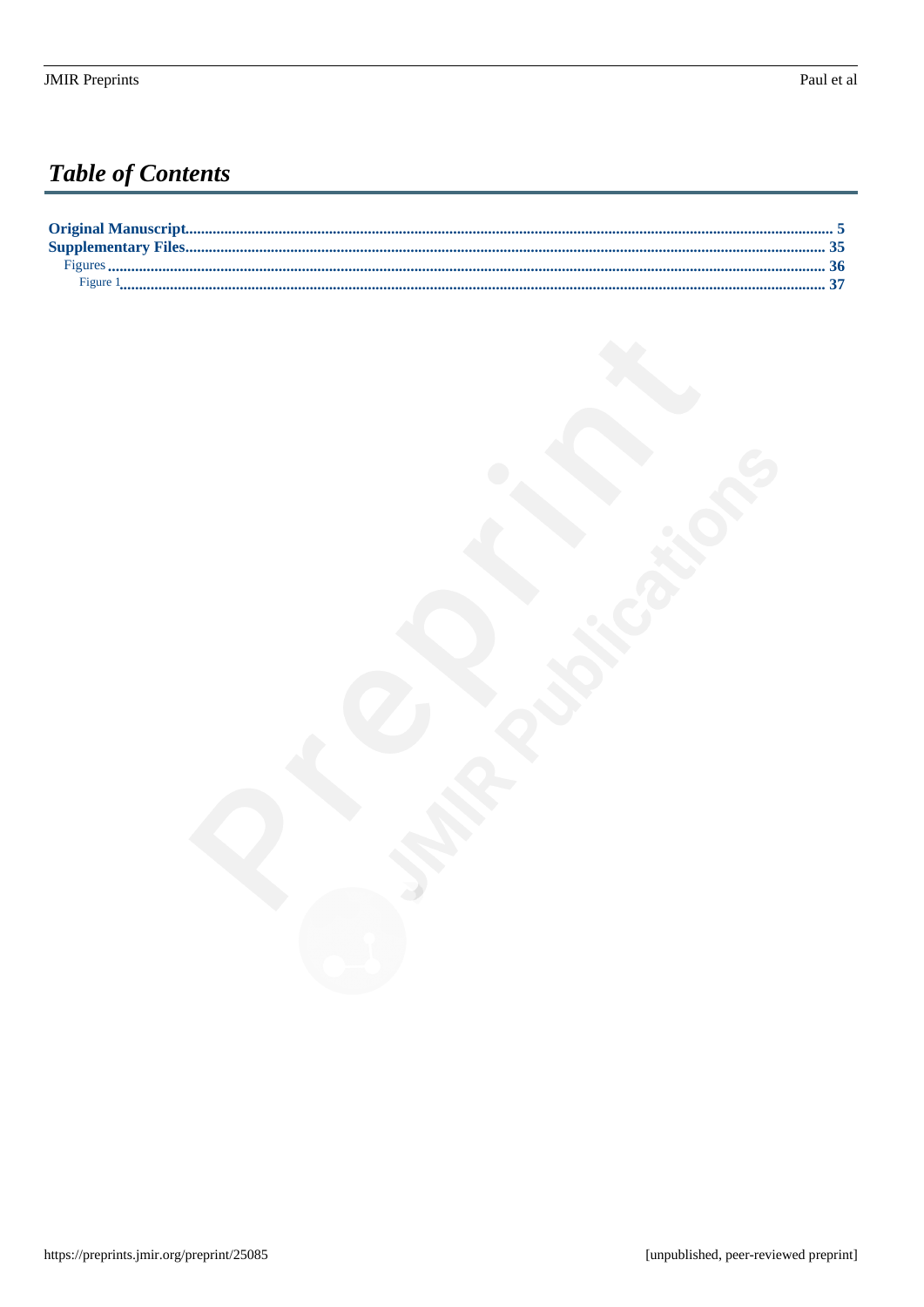## The Association between a Low Carbohydrate Diet, Quality of Life and Glycemic Control in Australian Adults living with Type 1 Diabetes: A Pilot Study Protocol

Janine Paul<sup>1</sup> GradCertDiabEd, BHumanMvt(ExSc), MSc(Nutr&Diet); Rati Jani<sup>2</sup> PhD; Peter Davoren<sup>3</sup> MD; Cathy Knight-Agarwal<sup>2</sup> PhD

<sup>1</sup>University of Canberra, School of Clinical Science, Faculty of Health Diabetes and Endocrinology, Gold Coast University Hospital and Health Service Southport AU

#### **Corresponding Author:**

Janine Paul GradCertDiabEd, BHumanMvt(ExSc), MSc(Nutr&Diet) University of Canberra, School of Clinical Science, Faculty of Health Diabetes and Endocrinology, Gold Coast University Hospital and Health Service 1 Hospital Boulevard Southport AU

### *Abstract*

**Background:** Globally, the prevalence of type 1 diabetes (T1DM) is rising. In 2020, 124,652 Australians had T1DM. Maintaining optimal glycemic control [HbA1c ?7.0% (?53 mmol/mol)] on a standard carbohydrate diet can be a challenge for people living with T1DM. The Diabetes Complications and Control Trial established that macrovascular and microvascular complications could be reduced by improving glycemic control. Recent studies have found that a very low or low carbohydrate diet can improve glycemic control. However, the overall evidence relating to an association between a very low or low carbohydrate diet and glycemic control in people living with T1DM is both limited and mixed. In addition, research has suggested that poor quality of life (QoL) due to anxiety and depression adversely influences glycemic control. Despite a potential link between a very low or low carbohydrate diet and good glycemic control, no research to our knowledge has examined an association between a very low or low carbohydrate diet, QoL and glycemic control, making this study unique in its approach.

**Objective:** The study aims to: 1) develop a validated diabetes specific quality of life questionnaire for use in Australian adults with T1DM and 2) determine if an association exists between a low carbohydrate diet, quality of life and glycemic control in Australian adults living with T1DM.

**Methods:** This cross-sectional study will be conducted in a tertiary hospital outpatient setting and will consist of three phases. Phase 1, online Australian diabetes specific quality of life questionnaire development and piloting (n=25-30 T1DM adults); Phase 2, questionnaire validation (n=364 T1DM adults) and Phase 3, a 12-week dietary intervention to determine if an association exists between a low carbohydrate diet, QoL and glycemic control in adults with T1DM (n=16-23 T1DM adults). The validation of the study developed Australian diabetes specific quality of life questionnaire and change in HbA1c and QoL in adults with T1DM while undertaking a low carbohydrate diet over 12 weeks will be the primary outcomes of this study.

**Results:** Study phase 1 is currently open for recruitment and has recruited 12 participants to date. It is anticipated that the first results will be submitted for publication in November 2021. Presently, no results are available.

**Conclusions:** This study is the first of its kind and will firstly generate a new validated instrument, which could be used in evidence-based practice and research to understand T1DM adults QoL. Secondly, the low carbohydrate dietary intervention outcomes could be used to inform clinicians about an alternative approach to assist T1DM Australian adults to improve their QoL and glycemic control. Finally, this study could warrant the development of an evidence based low carbohydrate dietary guideline for adults living with T1DM with the potential to have a profound impact on this population. Clinical Trial: ClinicalTrials.gov NCT04213300; https://www.clinicaltrials.gov/ct2/show/NCT04213300

(JMIR Preprints 16/10/2020:25085)

<sup>&</sup>lt;sup>2</sup>University of Canberra, School of Clinical Science, Faculty of Health Bruce AU <sup>3</sup>Gold Coast University Hospital and Health Service Southport AU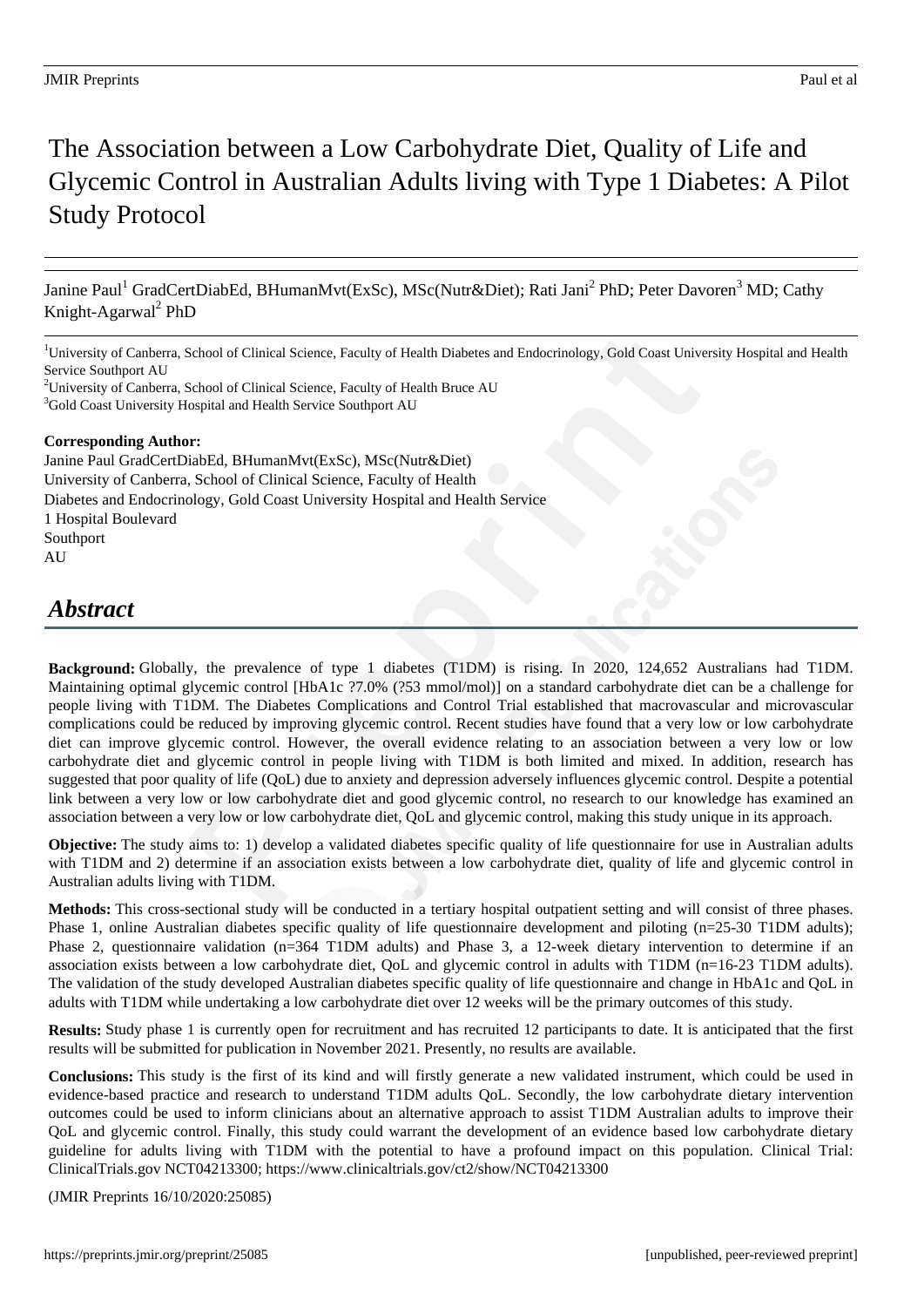#### DOI: https://doi.org/10.2196/preprints.25085

#### **Preprint Settings**

- 1) Would you like to publish your submitted manuscript as preprint?
- ◆ Please make my preprint PDF available to anyone at any time (recommended).
	- Please make my preprint PDF available only to logged-in users; I understand that my title and abstract will remain visible to all users. Only make the preprint title and abstract visible.
	- No, I do not wish to publish my submitted manuscript as a preprint.
- 2) If accepted for publication in a JMIR journal, would you like the PDF to be visible to the public?
- ◆ Yes, please make my accepted manuscript PDF available to anyone at any time (Recommended). Yes, but please make my accepted manuscript PDF available only to logged-in users; I understand that the title and abstract will remain v Yes, but only make the title and abstract visible (see Important note, above). I understand that if I later pay to participate in <a href="http://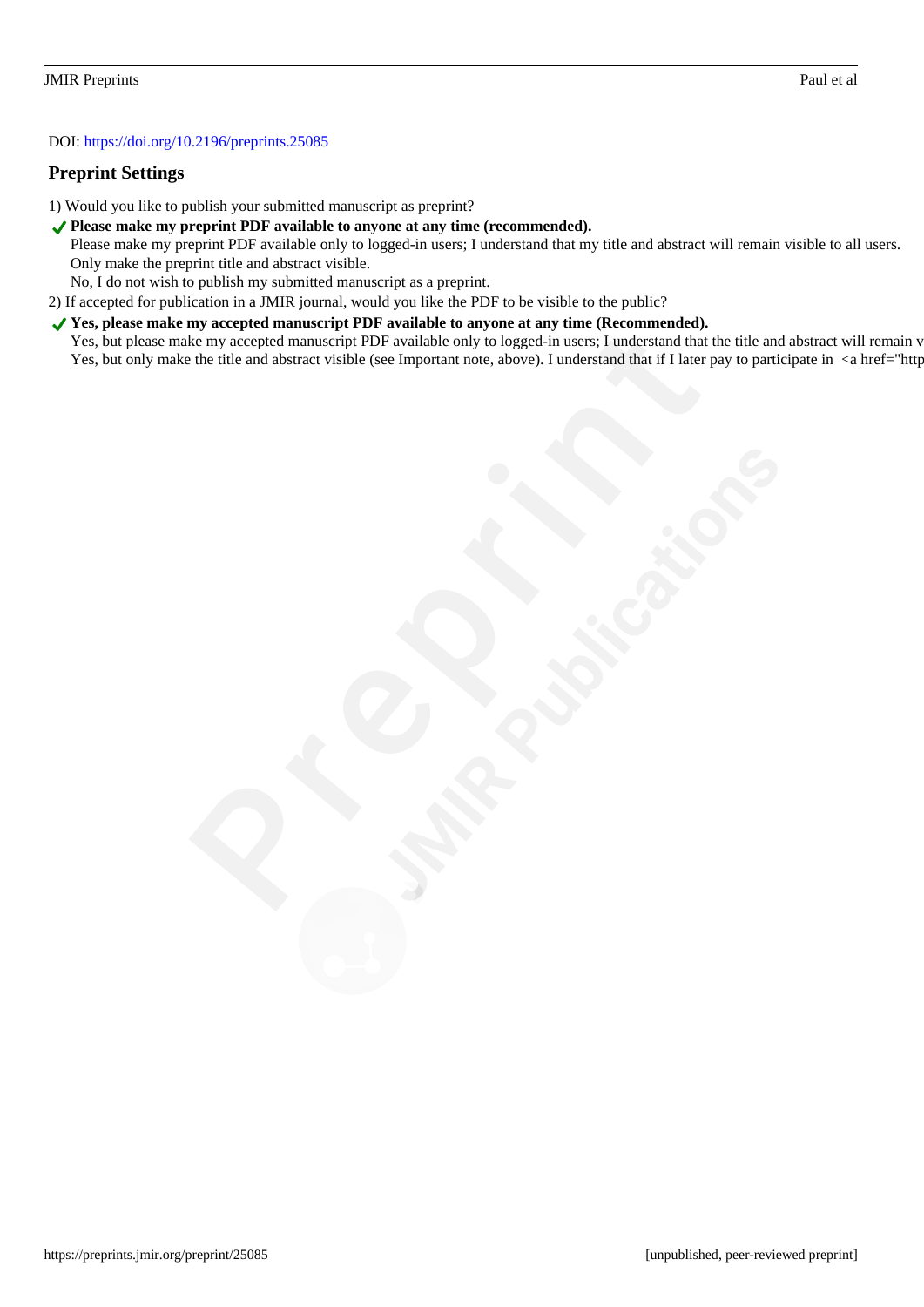# <span id="page-4-0"></span>**Original Manuscript**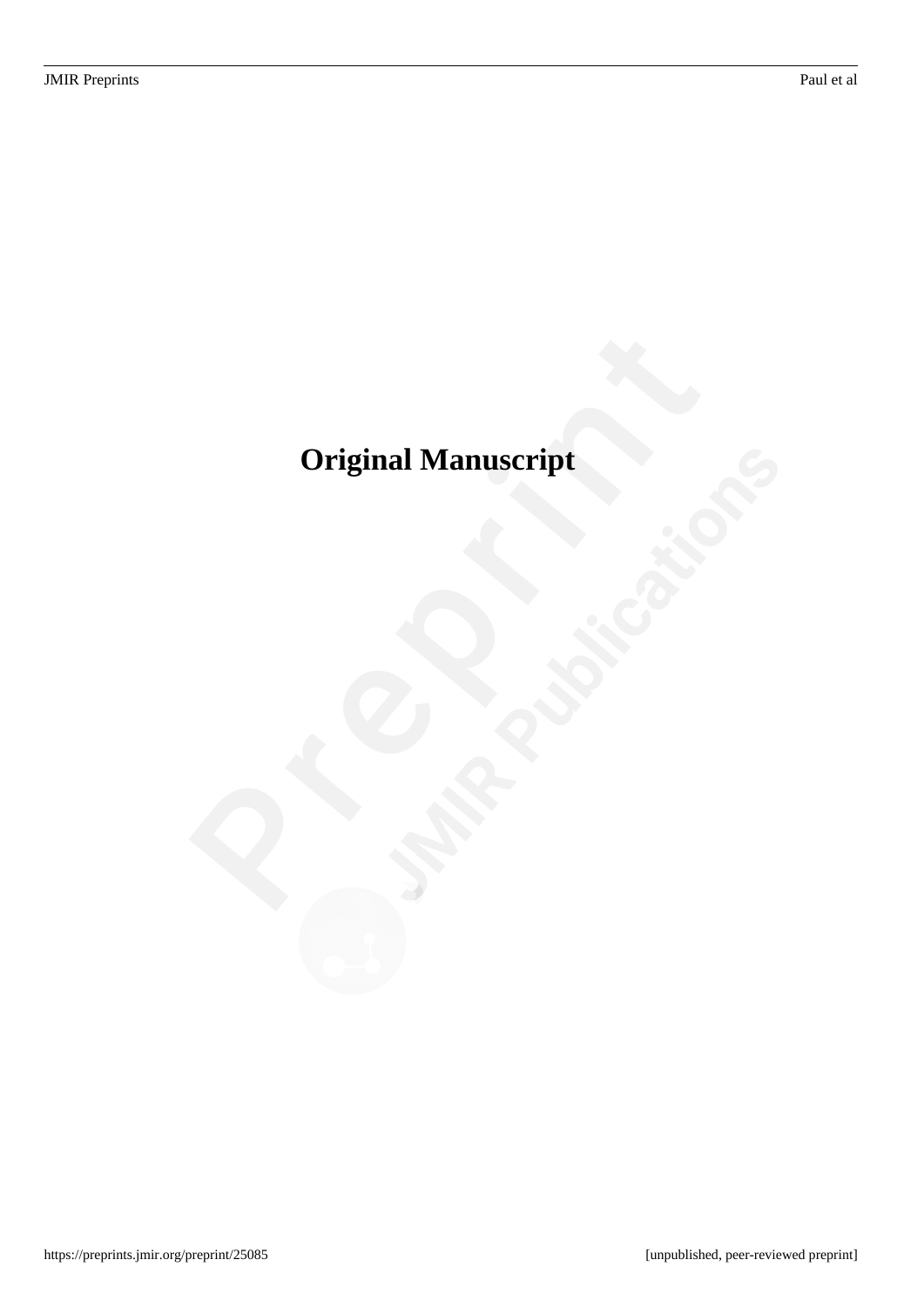### **JMIR RESEARCH PROTOCOL**

The Association between a Low Carbohydrate Diet, Quality of Life and Glycemic Control in Australian Adults living with Type 1 Diabetes: A Pilot Study Protocol

Janine Paul<sup>1,2</sup>, MSc; Rati Jani<sup>1</sup>, PhD; Peter Davoren<sup>2</sup>, MD; Cathy Knight-Agarwal<sup>1</sup>, PhD

<sup>1</sup>University of Canberra, School of Clinical Science, Faculty of Health, Bruce, ACT 2617, Australia <sup>2</sup>Diabetes and Endocrinology, Gold Coast University Hospital and Health Service, Southport, QLD 4215, Australia

Corresponding Author: Janine M Paul PhD candidate/Senior Diabetes Dietitian Gold Coast University Hospital Outpatients, Diabetes Resource Centre D Block, Level 1, Area 4 Australia, Queensland, 4215 Phone: 61 7 1300 744 284 (ask for speed dial \*28896) Fax: 61 7 5687 7738 Email: u3189207@uni.canberra.edu.au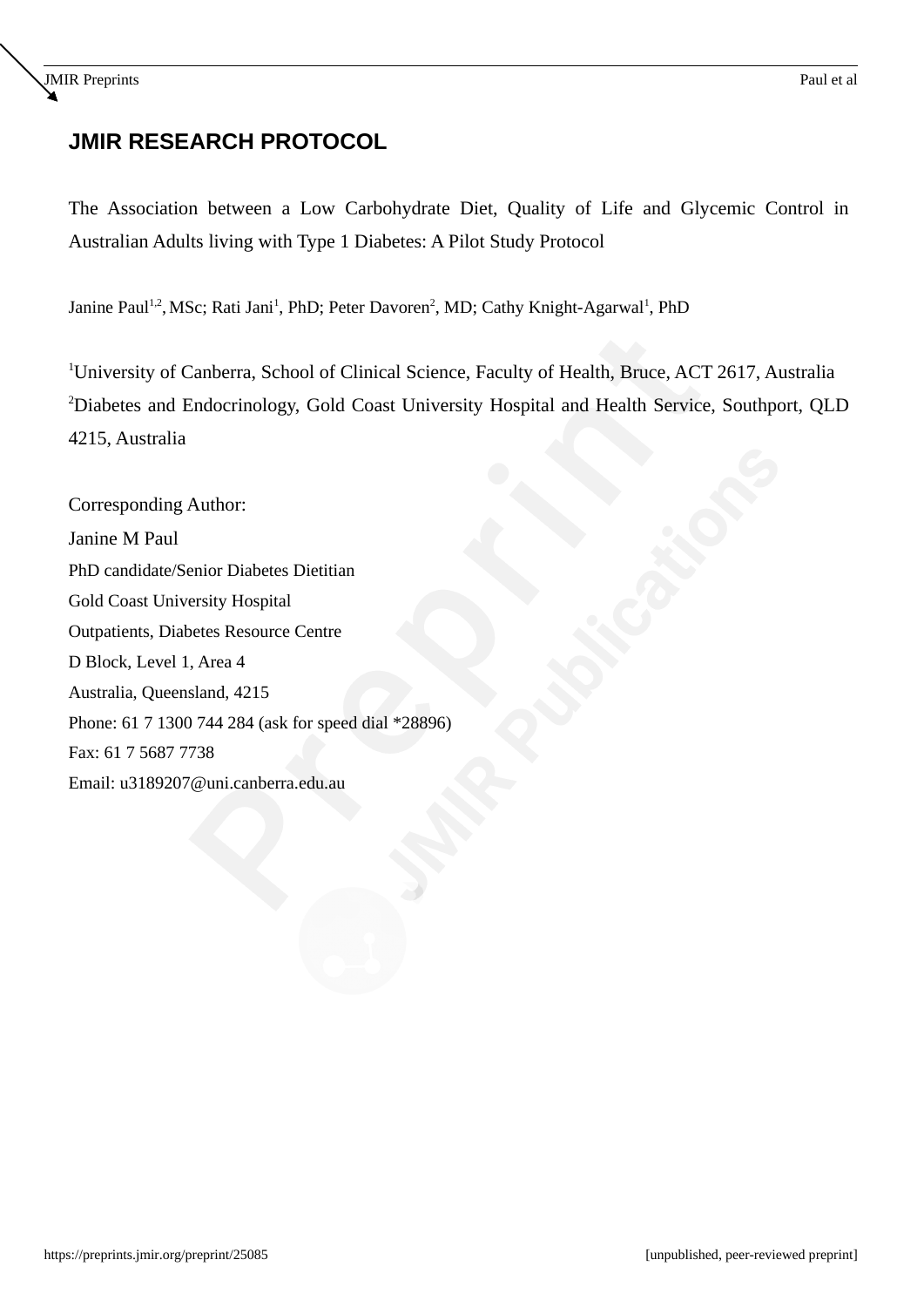#### **Abstract**

Background: Globally, the prevalence of type 1 diabetes (T1DM) is rising. In 2020, 124,652 Australians had T1DM. Maintaining optimal glycemic control [HbA1c  $\leq$ 7.0% ( $\leq$ 53 mmol/mol)] on a standard carbohydrate diet can be a challenge for people living with T1DM. The Diabetes Complications and Control Trial established that macrovascular and microvascular complications could be reduced by improving glycemic control. Recent studies have found that a very low or low carbohydrate diet can improve glycemic control. However, the overall evidence relating to an association between a very low or low carbohydrate diet and glycemic control in people living with T1DM is both limited and mixed. In addition, research has suggested that a reduced quality of life (QoL) due to anxiety and depression adversely influences glycemic control. Despite a potential link between a very low or low carbohydrate diet and optimal glycemic control, no research to our knowledge has examined an association between a low carbohydrate diet, QoL and glycemic control, making this study unique in its approach.

Objective: The study aims to: 1) develop a validated diabetes specific quality of life questionnaire for use in Australian adults with T1DM and 2) determine if an association exists between a low carbohydrate diet, quality of life and glycemic control in Australian adults living with T1DM.

Methods: This cross-sectional study will be conducted in a tertiary hospital outpatient setting and will consist of three phases. Phase 1, online Australian diabetes specific quality of life questionnaire development and piloting (n=25-30 T1DM adults); Phase 2, questionnaire validation (n=364 T1DM adults) and Phase 3, a 12-week dietary intervention to determine if an association exists between a low carbohydrate diet, QoL and glycemic control in adults with T1DM (n=16-23 T1DM adults). The validation of the study developed Australian diabetes specific quality of life questionnaire and change in HbA1c and QoL in adults with T1DM while undertaking a low carbohydrate diet over 12 weeks will be the primary outcomes of this study.

Results: Study phase 1 is currently open for recruitment and has recruited 12 participants to date. It is anticipated that the first results will be submitted for publication in November 2021. Presently, no results are available.

Conclusion: This study is the first of its kind and will firstly generate a new validated instrument, which could be used in evidence-based practice and research to understand T1DM adults QoL. Secondly, the low carbohydrate dietary intervention outcomes could be used to inform clinicians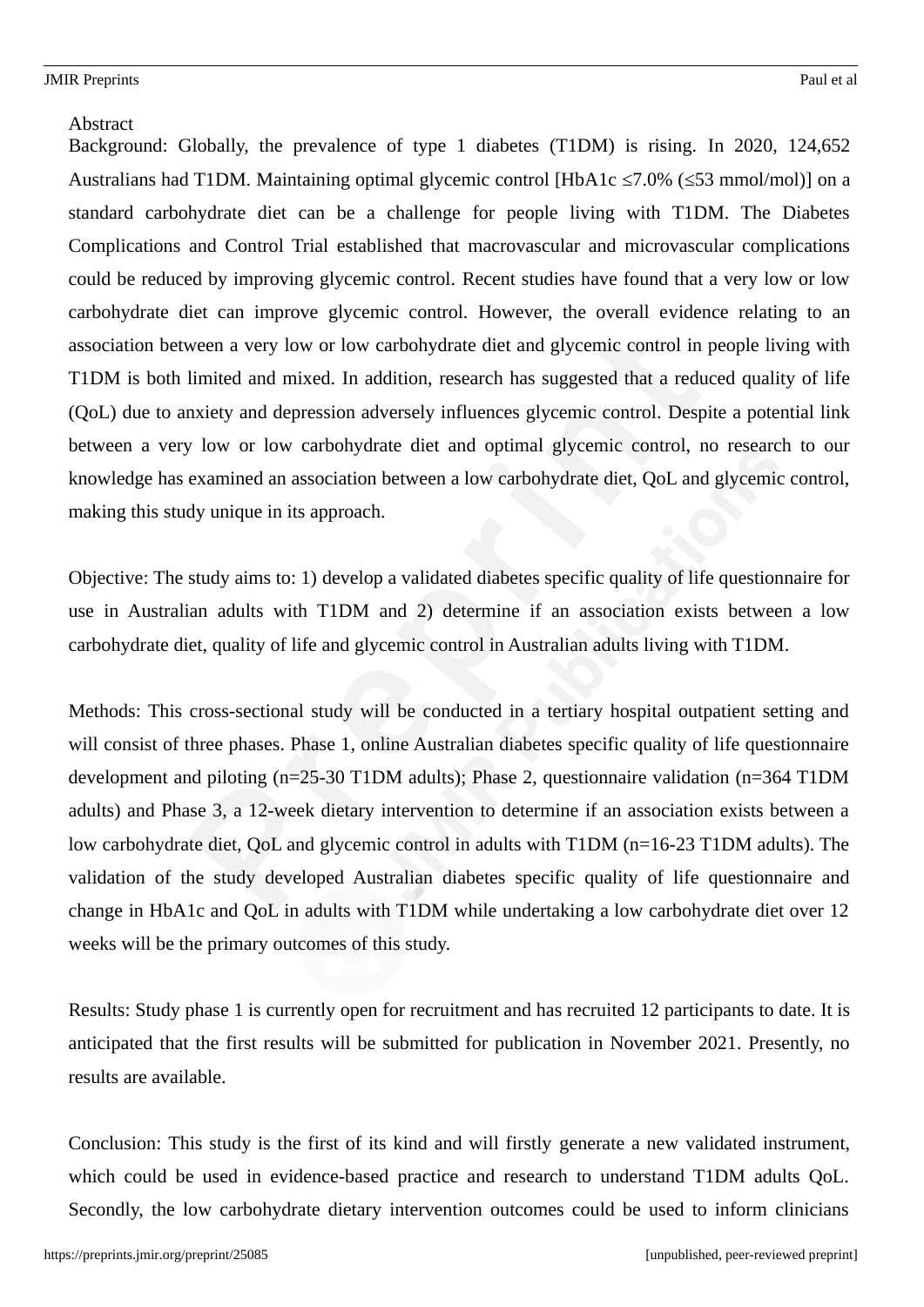about an alternative approach to assist T1DM adults to improve their QoL and glycemic control. Finally, this study could warrant the development of an evidence based low carbohydrate dietary guideline for adults living with T1DM with the potential to have a profound impact on this population.

Trial Registration: ClinicalTrials.gov NCT04213300; https://clinicaltrials.gov/ct2/show/NCT04213300

Keywords: Type 1 diabetes; diet; low carbohydrate; HbA1c; adults; quality of life

#### **Introduction**

There are more than 420 million people worldwide aged 20 to 79 years, living with type 1 diabetes mellitus (T1DM) [1]. In 2020, 124,652 Australians had T1DM [2]. As the number of people with this autoimmune condition increases, so does the prevalence of those with suboptimal glycemic control [3].

Glycemic control is evaluated by glycated hemoglobin (HbA1c), which provides an average blood glucose level over a two to three month period [4]. The target for optimal glycemic control for people with T1DM is ≤7.0% (≤53 mmol/mol) [5]. In 2015, data from T1DM registries from 19 countries across Europe, North America and Australasia (n=324,501) found that only 46% of adults (aged ≥25 years) with T1DM achieved the HbA1c target of <7.0% [6].

Suboptimal glycemic control increases the risk of developing and/or progression of various diabetes related complications including hypoglycemia, diabetic ketoacidosis (DKA) neuropathy, nephropathy, retinopathy and cardiovascular disease [1].

The Diabetes Control and Complications Trial aimed to determine the long-term frequency and severity of chronic complications in individuals living with T1DM using intensive insulin therapy (INT) with the goal of maintaining blood glucose levels (BGLs) as close to normal range as possible. This seminal work convincingly demonstrated the effectiveness of INT in reducing the long-term complications of T1DM and improving the prospects for a healthy life span for individuals living with T1DM. This landmark study, established the glycemic control guidelines used today [7].

A recent systematic review reported the incidence and prevalence of DKA in adults with T1DM from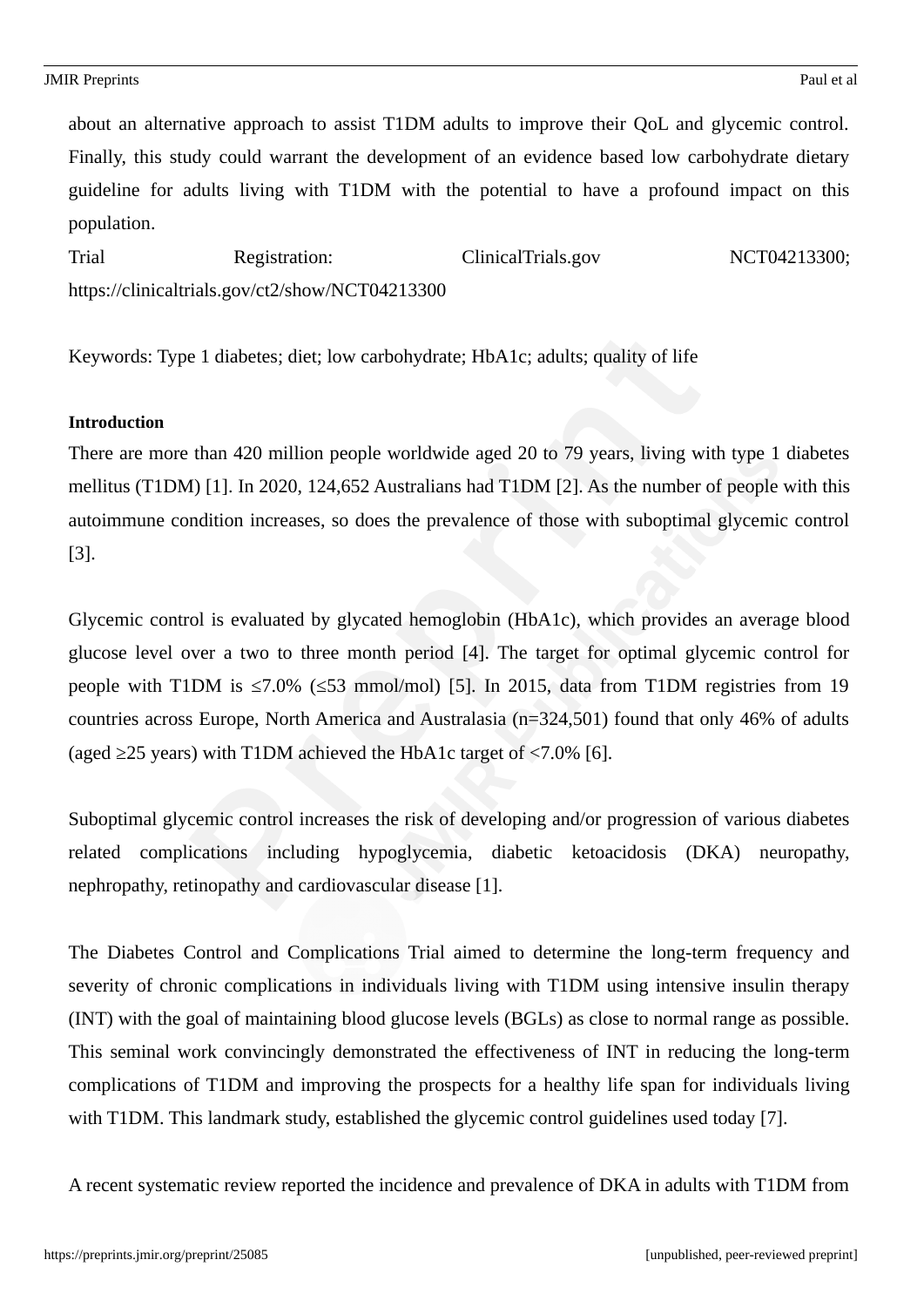three continents [8]. Nineteen studies (one randomized control trial (RCT) and 18 cross-sectional) containing similar numbers of males and females, were included. Over 80% of participants were Caucasian. The review found that adults aged 18 to 25 years had the highest prevalence of DKA (100–120 cases per 1,000 in studies with 12 months recall) compared to those >65 years who had the lowest prevalence of DKA (38–60 cases per 1,000 in studies with 12 month recall) [8].

Traditionally, it has been recommended that people living with T1DM consume 45% to 60% of total energy intake from carbohydrate sources [9]. Dietary approaches commonly used to manage glycemic control includes carbohydrate counting, which matches insulin to carbohydrate intake, and/ or a low glycemic index diet [10, 11].

Recently, there has been a growing focus on the utility of a low carbohydrate diet to manage glycemic control in individuals living with T1DM [12, 13]. This dietary management strategy has been thoroughly investigated in people living with type 2 diabetes (T2DM) [14, 15]. However, there is a paucity of evidence regarding T1DM.

A very low carbohydrate diet is defined as 0-50g per day or <10% of the total daily energy intake [16] and a low carbohydrate diet is defined as <130g per day or <26% of total daily energy intake [16, 17]. Schmidt et al. (2019) conducted a randomized cross-over study to examine the effects of a low carbohydrate diet (LCD <100g carbohydrate/day) compared to a high carbohydrate diet (HCD >250g carbohydrate/day) on glycemic control. Participants baseline characteristics included Caucasian adults [(males n=6 (43%) and females n=8 (57%)] with T1DM (n=14), aged 44 $\pm$ 12 years from Denmark. Participant median diabetes duration was 19 (13-32) years and HbA1c was 7.5% (7.2%-7.6%). Participants undertook two, 12-week interventions separated by a 12 week "washout" period [12]. Ten of the 14 participants completed the study. The study found that a LCD compared to a HCD did not significantly improve HbA1c, but stabilized glucose variability and reduced hypoglycemia frequency (*P*<.001) [12].

There is only one systematic review that has examined the association between very low and low carbohydrate diets and glycemic control in people living with T1DM [18]. It included a total of nine original studies: 2/9 RCT [19, 20], 2/9 quasi pre/post cross-sectional [21, 22], 4/9 case series [23-26], and 1/9 case reports [27] with participants ranging from 14 to 65 years of age residing in either the UK, USA, Europe, Australia or New Zealand. Less than half of the studies 3/9 reported a significant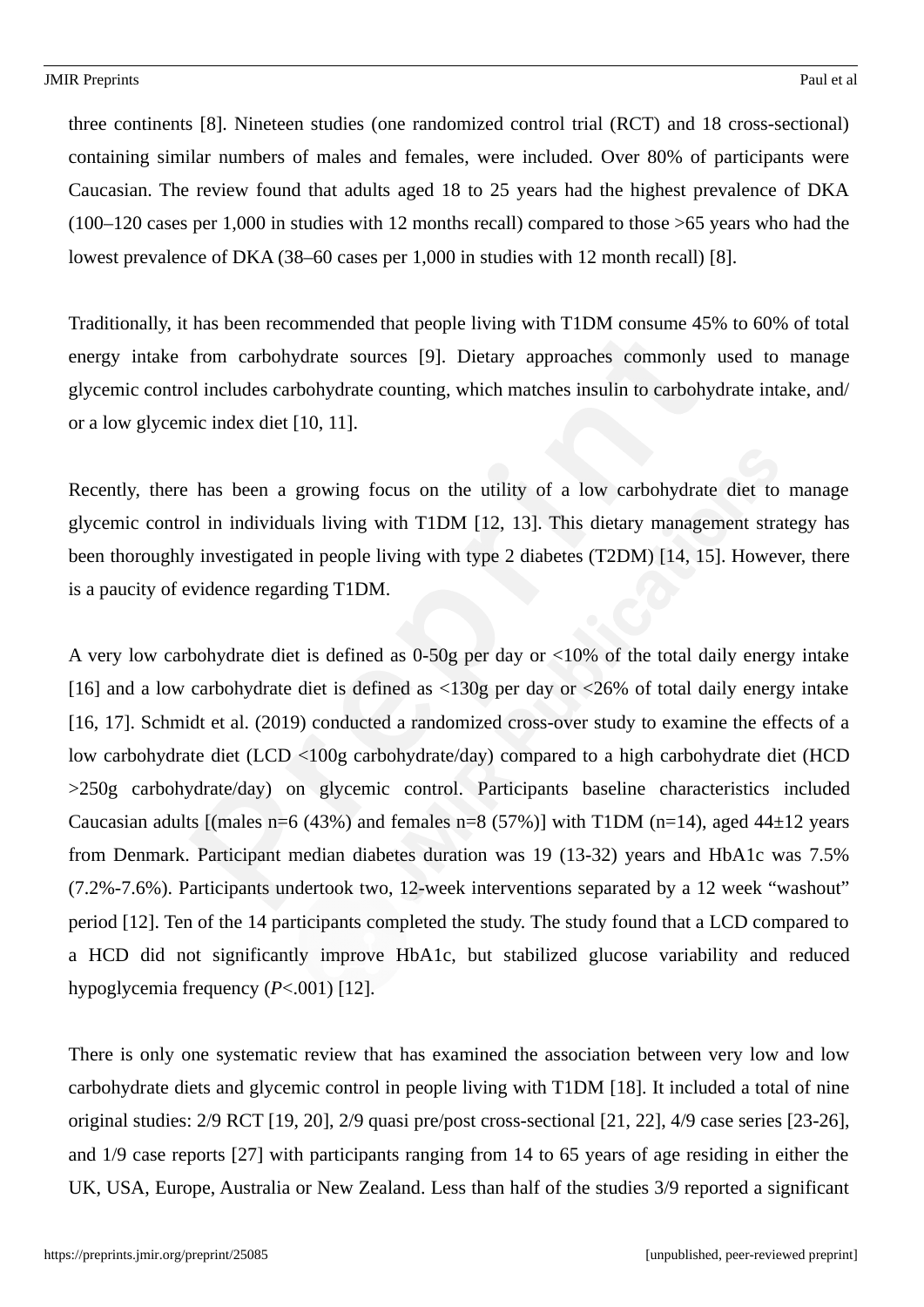improvement in HbA1c (0.7% to 2.4%, *P*<.05) [18]. The difference in sample sizes, study methodologies and participant baseline characteristics (age, gender, ethnicity and diabetes duration) may account for these non-significant results. Despite a paucity of evidence, associations have been observed between very low and low carbohydrate diets, and good glycemic control in individuals living with T1DM [13, 19, 23-26]. However, these findings are relatively mixed [12, 13, 19, 21, 23- 26, 28-31].

Very little research has been conducted in the area of a low carbohydrate diet and quality of life (QoL) in adults living with T1DM. Additional research is needed to determine if there is a link between these two variables because T1DM has been reported to be the cause of a reduced QoL [32]. Roy and Lloyd (2012) conducted a systematic review to examine the evidence for rates of depression within the diabetes population. The authors reported the prevalence of depression to be three-times higher in people living with T1DM when compared to those without it (12% vs. 3%). In Australia, it has been divulged that 41% of adults (>18 years old) living with T1DM experience diabetes related anxiety, depression and stress [33]. In turn, these psychological issues have been linked with suboptimal glycemic control and diabetes complications thus contributing to diminished QoL.

There is no agreed explanation of QoL [35, 36] as demonstrated by the numerous existing definitions reported in the literature [36-40]. There is however, universal agreement that QoL is a multidimensional, subjective construct that includes at least three domains (physical e.g. pain, psychological e.g. body image and social well-being e.g. relationships) [35-37, 41-44]. Common QoL definitions don't appear to take a holistic lifestyle approach failing to consider dietary wellbeing, a key aspect of QoL for individuals living with T1DM [45].

QoL is commonly assessed in T2DM populations [46, 47] however rarely in adults living with T1DM [48]. Pereira et al. (2020) conducted a systematic review to determine the relationship between QoL and HbA1c in those living with T1DM. The review included 110 studies (78 observational and 32 interventional) from countries in North America and Europe, which consisted of 69 T1DM studies, 35 T2DM studies, and six studies including both T1DM and T2DM [47]. All studies included approximately a 1:1 male to female participant ratio, with an age range from 5 to 70 years and a diabetes duration from 2 to 29 years. QoL instruments used included the Diabetes Quality of Life Measure (DQOL) [49] and the Diabetes Quality of Life for Youths Measure (DQOLY) [50]. Baseline HbA1c for T1DM interventional and observational studies ranged from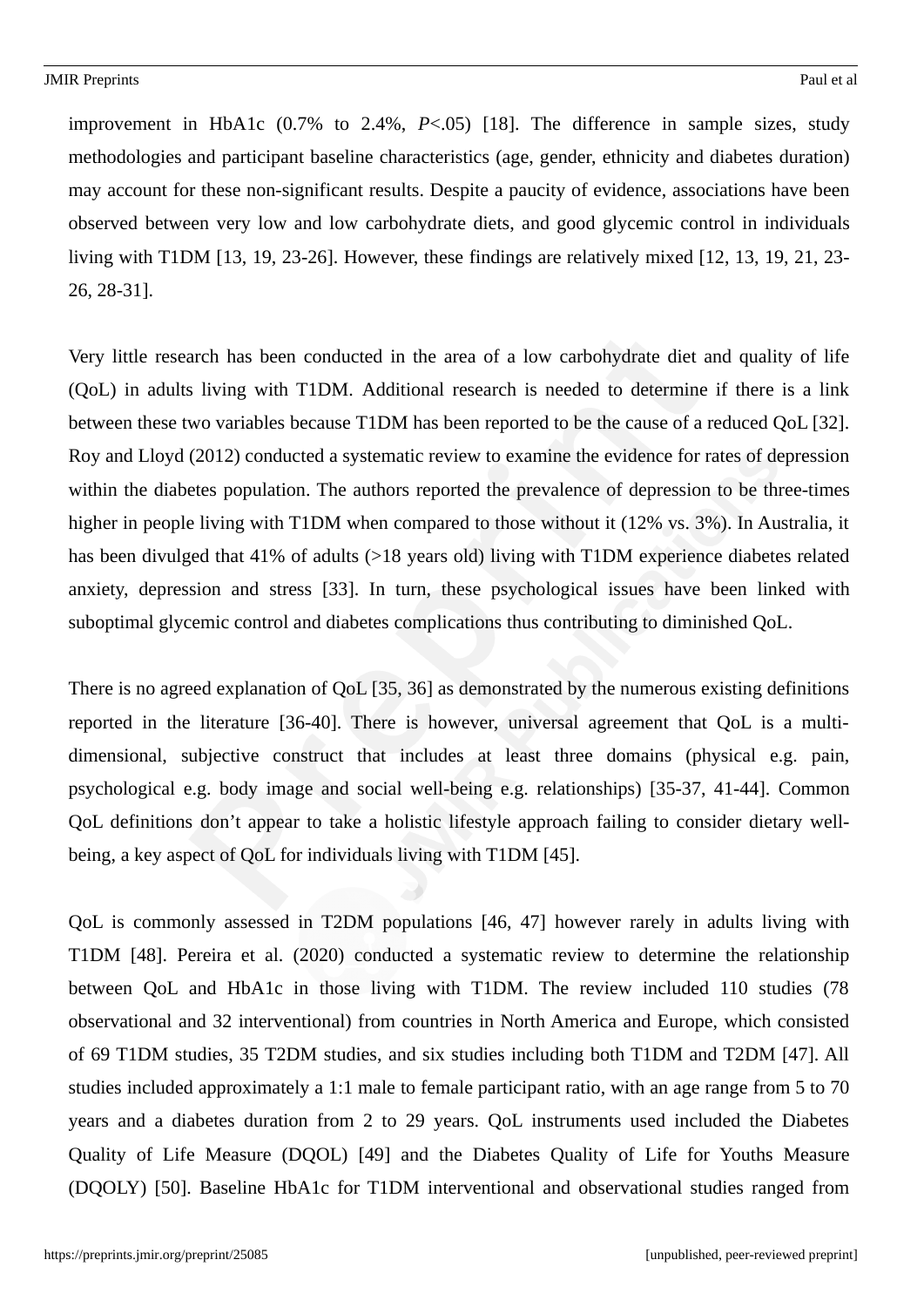6.1% to 11.0% and 7.0% to 12.2% respectively. Endpoint HbA1c ranges for interventional and observational studies reduced to 5.9% to 9.5% and 7.1% to 9.6% respectively. Despite a reduction in HbA1c, only 41% of participants reported an improvement in QoL suggesting people living with T1DM generally perceive this as unsatisfactory [47].

The Diabetes Specific Quality of Life scale is the only validated QoL instrument for adults living with T1DM [48]. Nevertheless, it is not suitable for assessing the dietary well-being of Australian adults because the instrument fails to consider carbohydrate counting, which is a fundamental skill, used by those living with T1DM in Australia to manage insulin and BGLs [51]. The instrument also neglects to assess food intake satisfaction, which is another important aspect of dietary well-being [45]. These factors are likely to influence QoL outcomes therefore, the development of a new T1DM specific QoL instrument, that includes four domains, physical, psychological, social and dietary wellbeing, is being proposed.

To address the identified gaps in the literature our study aims to:

1. Develop and validate a diabetes specific quality of life questionnaire for use in Australian T1DM adults and,

2. Determine if an association exists between a low carbohydrate diet, quality of life and glycemic control.

#### **Methods**

### **Study Design and Ethics**

This cross-sectional study will be conducted in three phases:

- Study phase 1: online Australian Diabetes specific quality of life questionnaire development and piloting.
- Study phase 2: Australian Diabetes specific quality of life questionnaire validation:
	- o Study sub-phase 2a: Initial validation: Online Diabetes specific quality of life questionnaire and
	- o Study sub-phase 2b: Online questionnaire validation of the Australian Diabetes specific quality of life questionnaire, SF-36, DQOL and PAID-20 questionnaires.
- Study phase 3: Intervention: to determine if an association exists between a low carbohydrate diet, quality of life and glycemic control in adults living with T1DM.

Ethics approval has been obtained from the Gold Coast Hospital and Health Service (GCHHS) Human Research Ethics Committee (HREC) and the University of Canberra Human Research Ethics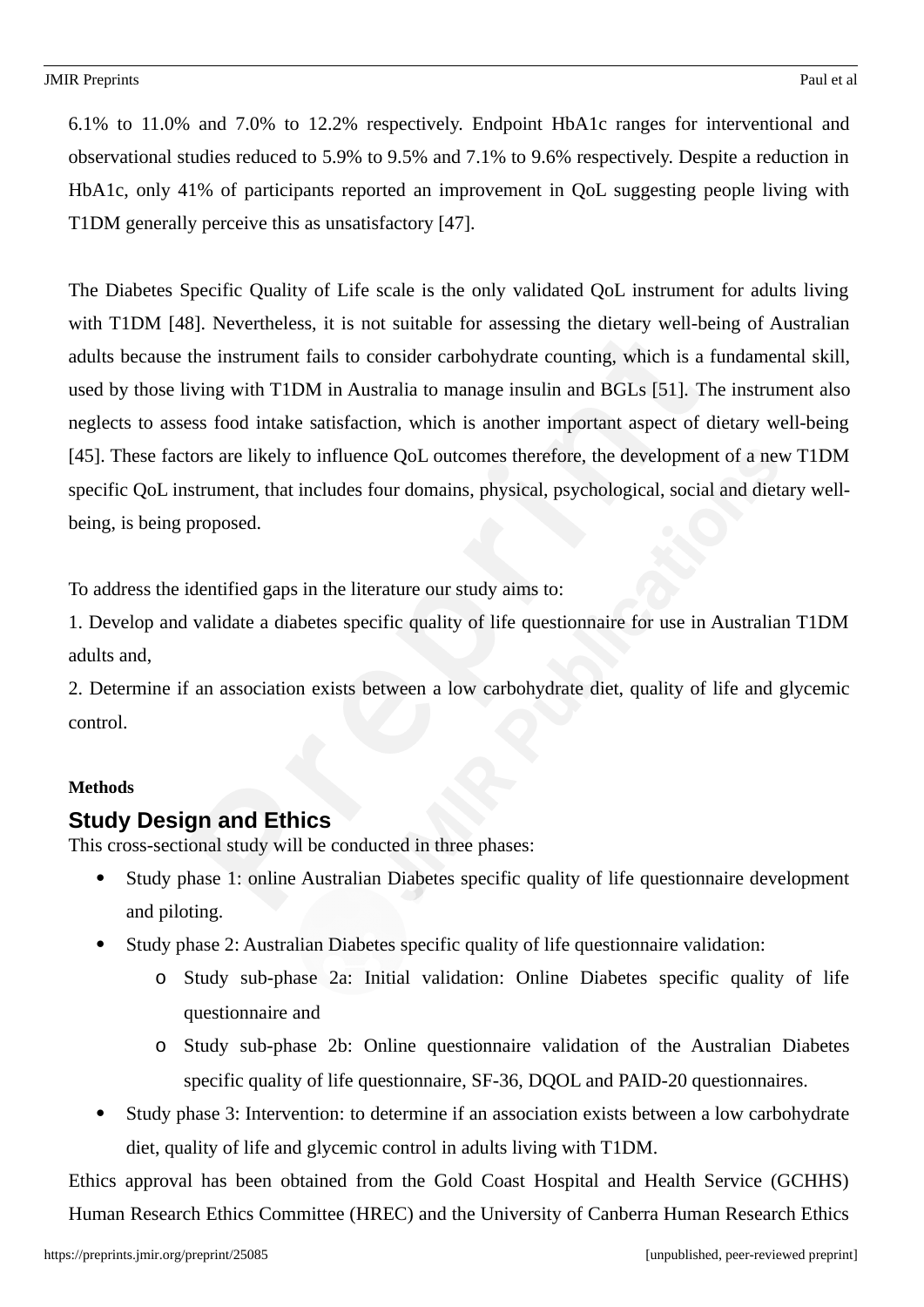Committee. Ethics approval numbers as follows:

- Study phase 1 and 2: HREC/2019/QGC/54049 and HREC/2019/UC/2223.
- Study phase 3: HREC/2019/QGC/60717 and HREC/2020/UC/4691.

The study was registered at ClinicalTrials.gov (NCT04213300).

### **Participant Recruitment**

Participant recruitment for each study phase will be facilitated by both face to face and online (such as social media and email) approaches. Information posters will be placed across the GCHHS patient waiting areas containing the Principal Investigator (PI) contact details (email, phone number) and a questionnaire QR code. A flow chart for each study phase is shown below.

GCHHS HREC and University of Canberra HREC, approval received.

Study phase 1: Online Australian diabetes specific quality of life questionnaire: Development and Piloting:

- Participants: 25-30 T1DM adults (≥18 years old).
- Data collection duration: 1 month.
- Method: online questionnaire followed by a face to face or online interview.
- Online questionnaire duration: 10-15 minutes.
- Face to face or online interview location: Gold Coast University Hospital, Outpatient Department, Diabetes Resource Centre or Zoom online platform (the participant may choose their preferred interview method).
- Face to face/online interview duration: 20-30 minutes.
- Interview data will be audio recorded, transcribed verbatim, coded and common themes identified. A summary of key suggestions for revising the online questionnaire, to be used in study sub-phases 2a and 2b will be produced.

Study phase 2a: Initial validation: Online Australian diabetes specific quality of life questionnaire:

- Participants: 364 adults (≥18 years old) with T1DM.
- Data collection duration: 3 months.
- Participant questionnaire access duration: 2 weeks (where a questionnaire link expires, the participant may request a new link by contacting the PI).
- Estimated online questionnaire completion time: 10-12 minutes.

Study phase 2b: Subsequent validation: Online Questionnaire Validation of the Australian diabetes specific quality of life questionnaire, SF-36, DQOL and PAID-20 questionnaires:

Three months after the study sub-phase 2a is completed, study sub-phase 2b will commence. Participants from study sub-phase 2a will be invited by email to complete the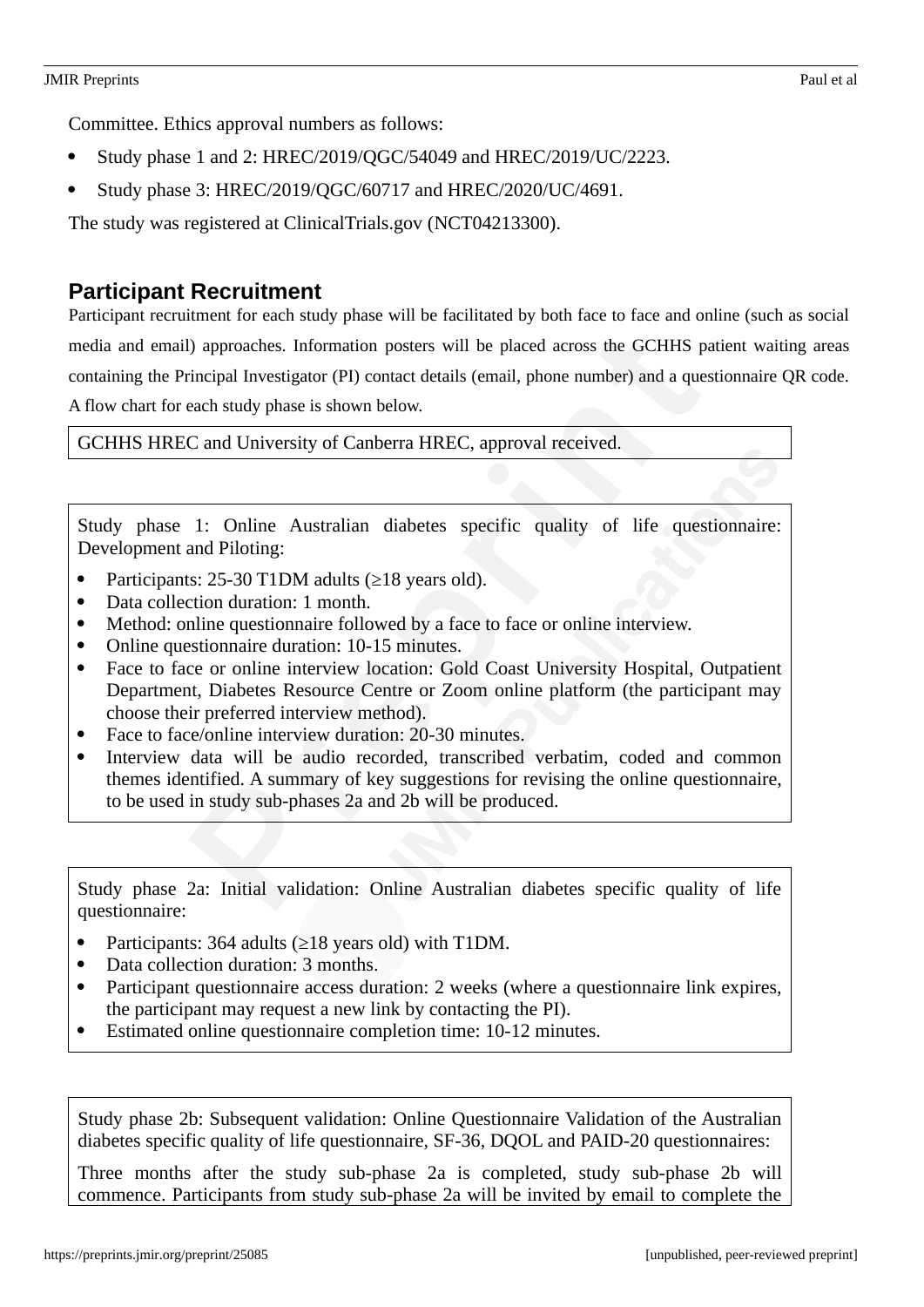- MOS 36-item Short Form Health Survey (SF-36) [52],
- Diabetes Quality of Life (DQOL) [49] and
- Problem areas in diabetes scale (PAID) [53].
- Responses will be analysed to determine the statistical reliability and validity of the Australian diabetes specific quality of life questionnaire.
- Participants: 100 adults (≥18 years old) with T1DM.
- Data collection duration: 3 months.
- Participant questionnaire access duration: 2 weeks (where the questionnaire link expires, the participant may request a new link by contacting the PI).
- Estimated online questionnaires completion time: 15-18 minutes.

Study phase 3: Intervention: to determine if an association exists between a low carbohydrate diet, quality of life and glycemic control in adults living with T1DM:

Study design: cross-sectional cohort study.

Participants: 16-23 adults (≥18 years old) with T1DM.

*Study phase 3: Pre-intervention, Intervention, Post intervention*

*Pre-intervention:* One week prior to commencing the intervention, participants will attend the study hospital for approximately three hours to:

- Complete the study consent form (hard copy), if not already completed.
- Discuss the intervention process ensuring they have a clear understanding of what is required during all phases of the intervention.
- Receive an information kit containing:
	- o The study procedure;
	- o The research team contact details (endocrinologist, CDE and diabetes dietitian) and Gold Coast Hospital Emergency Department;
	- o A food diary;
	- o A sick day management plan and
	- o Support services (in case any psychological distress is experienced during the study).
- Complete the online Australian Diabetes specific quality of life questionnaire.
- Have weight (kg), height (cm) and HbA1c recorded.
- Receive CGMS education and supply of CGMS equipment.
- Apply the CGM sensor to their abdominal wall, attach the transmitter and establish a connection between the transmitter and their own compatible smart device, for recording and displaying of their glucose levels.
- Participants will be instructed to continue with their usual, daily routine however, they will be asked to commence recording what they eat and drink via a food diary.

The day prior to commencing the intervention, participants will receive by email their individualized meal plans.

Intervention: Setting: In the participants own environment: Duration: 12 weeks

Follow the low carbohydrate dietary plan (dietary composition CHO 20% (<100g)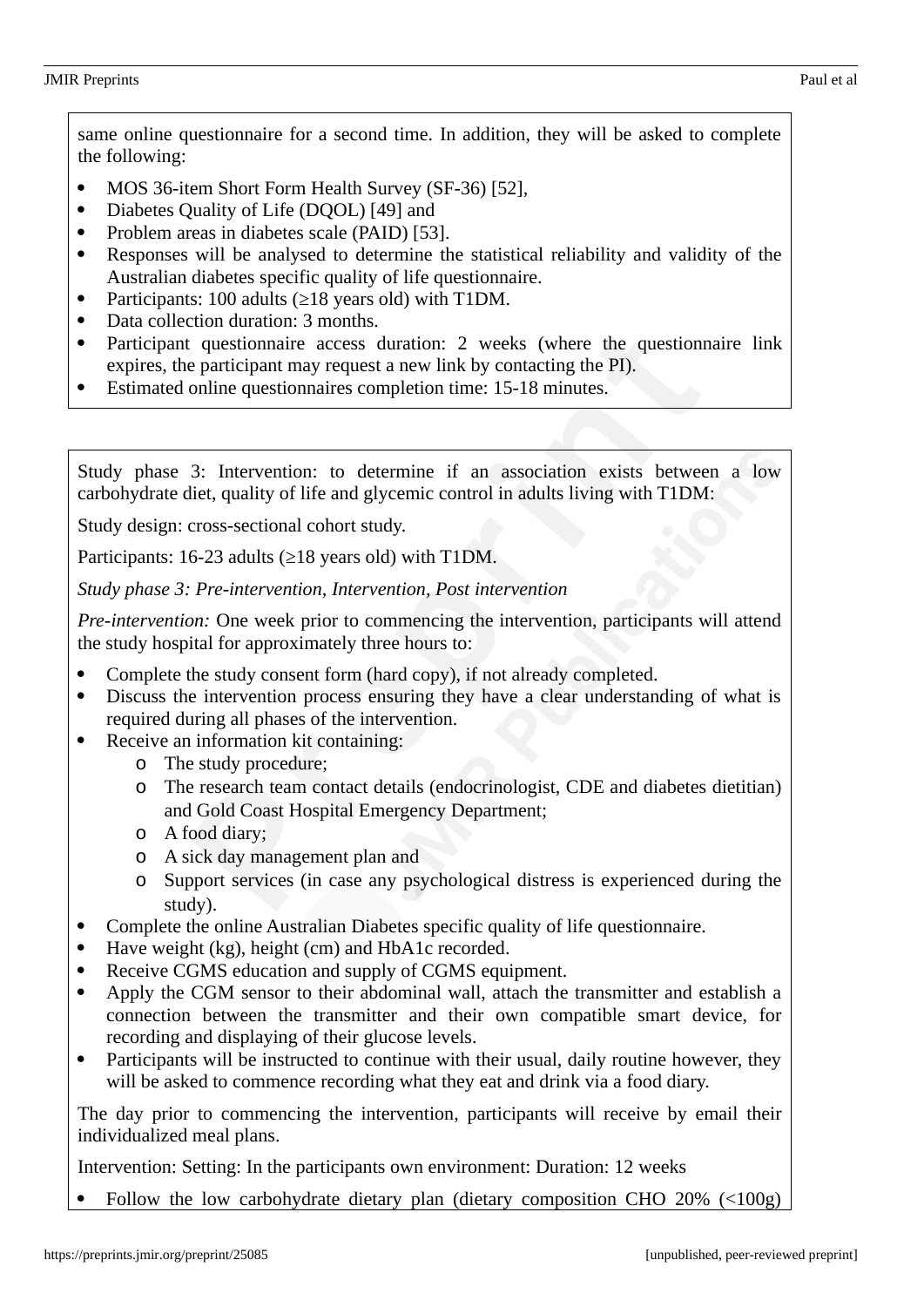- protein 25% and fat 55%) as prescribed by a diabetes dietitian.
- Complete a daily food diary.
- Test blood ketone levels weekly (at fasting).
- Participate in a weekly endocrinologist appointment to discuss BGLs and insulin adjustments by telephone and diabetes dietitian appointment to discuss any concerns with the dietary plan by telephone.
- Contact the CDE if having problems with the CGMS.
- Change the CGM sensor every 10 days.

Post intervention: The day after the intervention has been completed participants will attend the study hospital for up to 90 minutes for the following:

- To record weight (kg) and HbA1c by the CDE.
- To complete the online Diabetes specific quality of life questionnaire and online patient global impression change questionnaire.
- Participation in a face to face CGMS experience interview with the PI.

### **Participants Eligibility Criteria**

#### *Inclusion criteria*

Study participants for each phase will self-identify against the following eligibility criteria: 1) aged ≥18 years; 2) living with T1DM and 3) T1DM diagnosis for ≥1 year. Study phase 3 includes five additional eligibility criteria that participants must meet: 1) use of multiple daily injections for insulin administration; 2) experienced at least one hypoglycemic episode since diagnosis; 3) knowledge of hypoglycemic management; 4) ability to test for blood ketones and 5) knowledge of blood ketone management.

#### *Exclusion criteria*

Ineligible participants include: 1) people living with T2DM; 2) people living with gestational diabetes mellitus; 3) people who administer insulin using a continuous subcutaneous insulin infusion; 4) those living with a known food allergy; 5) those with a history of an eating disorder; 6) having a BMI <18.5kg/m<sup>2</sup>; 7) aged <18 years; 8) those who are pregnant or planning to conceive; 9) those taking prescription medications such as phentermine or corticosteroids; 10) individuals with an active medical problem that may hinder their ability to take part or potentially affect study outcomes such as a recent myocardial infarction, stroke or peripheral revascularization (within 3 months), active treatment of diabetic retinopathy, recent serious infection (requiring in-hospital treatment or prolonged antibiotic therapy); 11) those for whom written materials may be unsuitable i.e. vision impaired/illiterate individuals; 12) those unable to understand English and 13) those who fail to sign the participant consent form.

### **Sample Size**

### *Study phase 1: Online Australian diabetes specific quality of life questionnaire development and piloting*

Sample size data will be collected from approximately 25-30 adult participants with T1DM. This sample size is based on previous research [54] which has been deemed as sufficient to facilitate in-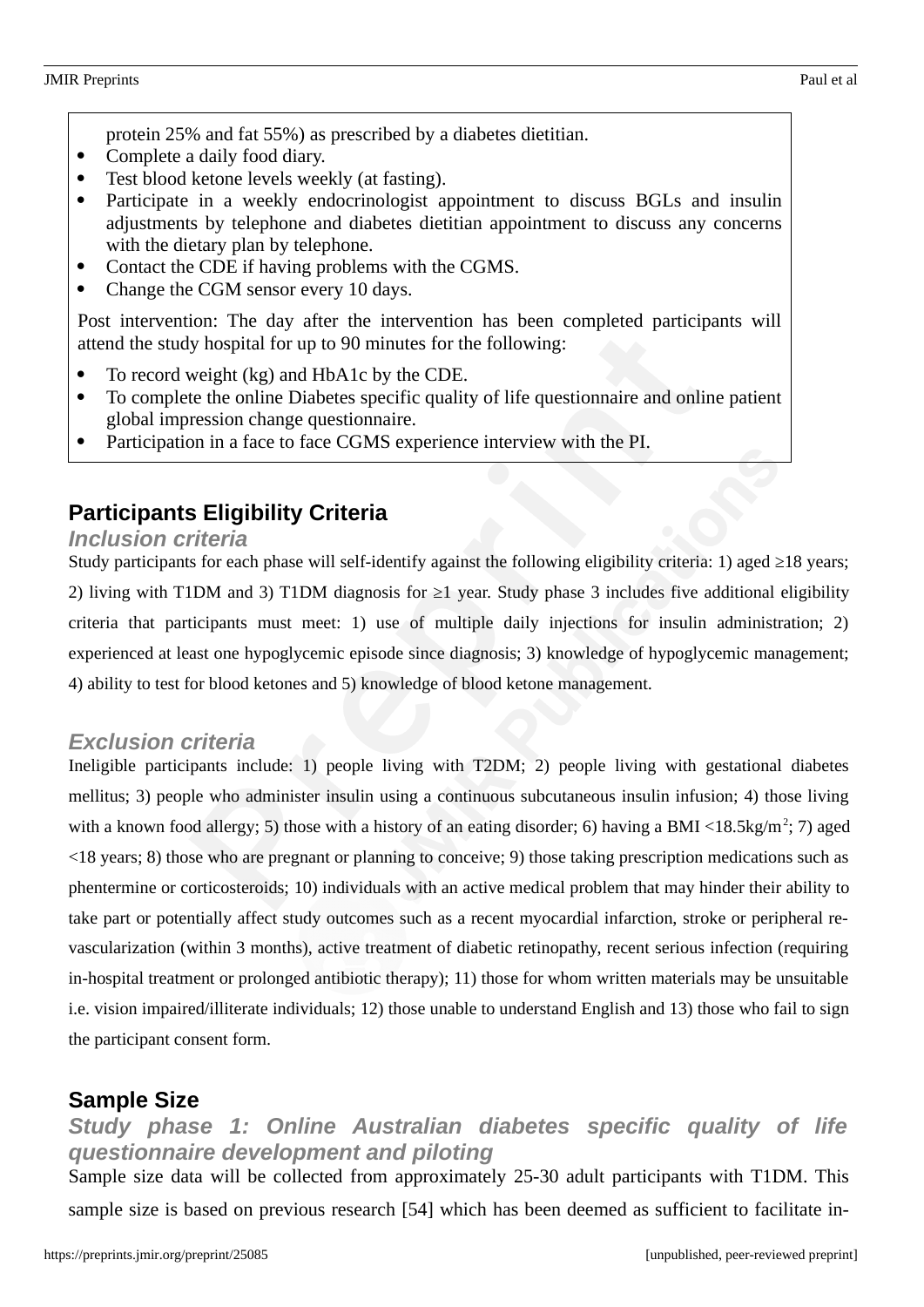#### depth face-to-face interviews [55].

*Study phase 2: Online Australian diabetes specific quality of life questionnaire validation: compromises of two sub-phases 2a and 2b: Study sub-phase 2a: Initial validation: online Australian diabetes specific quality of life questionnaire:* will require 364 adult participants with T1DM. This sample size has been calculated using the participant to item ratio method [56].

*Study sub-phase 2b: Subsequent validation: online Australian diabetes specific quality of life questionnaire, SF-36, DQOL and PAID-20 questionnaires:* will need 100 responses to be collected for test re-test, convergent and divergent validity statistical analysis. This sample size (n=100) is based on biostatistician advice and other studies that have validated QoL instruments [49, 57-59].

### *Study phase 3: The low carbohydrate dietary intervention*

Sample size (n=16) is calculated with a 0.05 significance level and power of 0.8 to detect a significant clinical difference of 1.0% in HbA1c. A 1.0% change in HbA1c will be used because dietary changes alone have shown to improve HbA1c by 1.0% [60]. To complete the study 16 participants are required. To account for a 40% attrition rate [12], 23 participants will be the maximum number recruited.

### **Data privacy and confidentiality**

Confidentiality and privacy of participant data will be restricted to the PI. The strategy for identification, coding and de-identification of participant data will involve recording the participants' name, email address and contact phone number in an electronic master list stored at the hospital and retained for archiving purposes. All questionnaires in this study will be delivered using an online encrypted questionnaire platform to ensure participant responses are secure and confidential.

### **Data Collection**

### *Study phase 1: Online Australian diabetes specific quality of life questionnaire development and piloting*

Volunteering participants will consent to completing both the online questionnaire and a face to face interview. Table 1 outlines each questionnaire section and provides a brief description of what is included. The participants' pilot questionnaire link will be active for two weeks. A courtesy email reminder will be sent to those who have not completed or have partially completed the pilot questionnaire after seven days. It is anticipated that the questionnaire will take 10-15 minutes. Once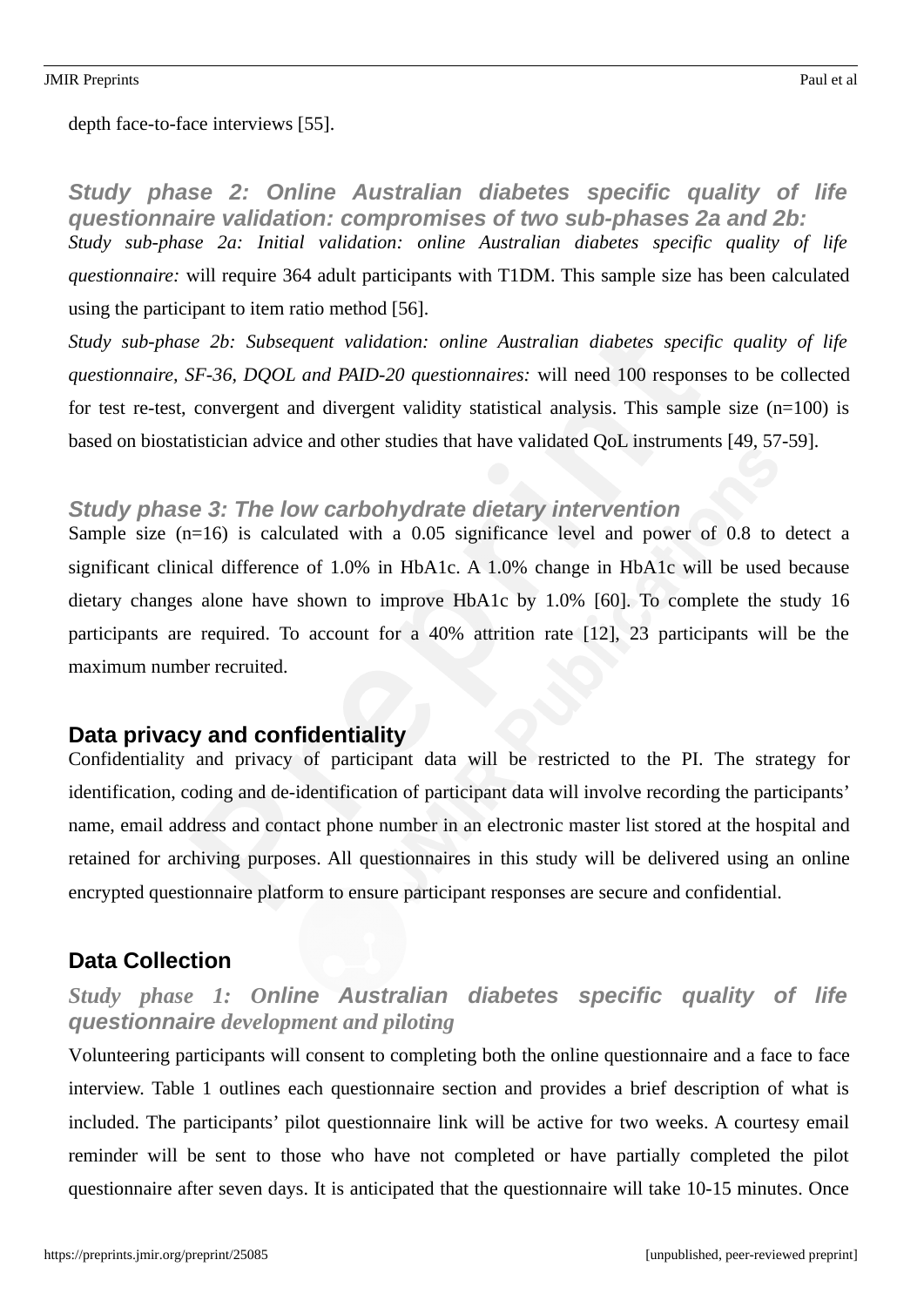the pilot questionnaire is completed, the participant will be contacted via phone to arrange a suitable time for either a face to face interview at the study hospital or an online interview. It is estimated that the duration of interview will be 20-30 minutes. Interviews will be undertaken by the PI with the aid of a question guide to ensure a consistent approach is followed. Each interview will be audiorecorded then transcribed verbatim. Common participant feedback will be documented then reviewed by the research team. As a result, this feedback will be used to modify specific items identified as needing improved clarity and conciseness or removed due to irrelevance. The revised version of the online questionnaire will be used in study phase 2, sub-phases 2a and 2b.

| Table 1: Study Phase 1: Online Australian diabetes specific quality of life questionnaire<br>completed by adults with type 1 diabetes mellitus ( $n=25-30$ ) |                                                                                                                                                                                   |                          |  |
|--------------------------------------------------------------------------------------------------------------------------------------------------------------|-----------------------------------------------------------------------------------------------------------------------------------------------------------------------------------|--------------------------|--|
| <b>Questionnaire section</b>                                                                                                                                 | <b>Items Brief Description</b>                                                                                                                                                    | <b>Source</b>            |  |
| <b>Section 1:</b> Information sheet <sup>a</sup>                                                                                                             | Overview of the study.                                                                                                                                                            |                          |  |
| 2:<br><b>Section</b><br>Screening<br>questions <sup>b</sup>                                                                                                  | Assessment of study eligibility.                                                                                                                                                  | <b>NA</b>                |  |
| <b>Section 3: Consent form<sup>a</sup></b>                                                                                                                   | Signed by participant.                                                                                                                                                            | <b>NA</b>                |  |
| <b>Section 4:</b> Australian<br>Diabetes specific quality of<br>life questions <sup>c</sup>                                                                  | A 28-item questionnaire containing<br>four constructs measuring diabetes<br>quality of life using a 10-point Likert<br>scale "very strongly disagree to<br>"very strongly agree". | Adapted from [48,<br>57] |  |
| <b>Section 5: Sociodemographic</b><br>covariates                                                                                                             | Data collection: gender, age, height,<br>weight, diabetes<br>duration,<br>occupation, level of education etc.                                                                     | Adapted from [61-<br>63] |  |

<sup>a</sup>Participant Information and Consent form - completed online.

<sup>b</sup>Screening questions - completed online. Response to each question is yes or no. The questions include:

- 1. I have type 1 diabetes mellitus;
- 2. I am 18 years or older and
- 3. I have had type 1 diabetes mellitus for one year or longer.

<sup>c</sup>Australian diabetes specific quality of life questions developed using previously validated questionnaires [48, 57], input received from the research team and through one to one participant interviews.

*Study phase 2: Online Australian diabetes specific quality of life questionnaire validation*

Study phase 2 has been split into two sub-phases 2a and 2b: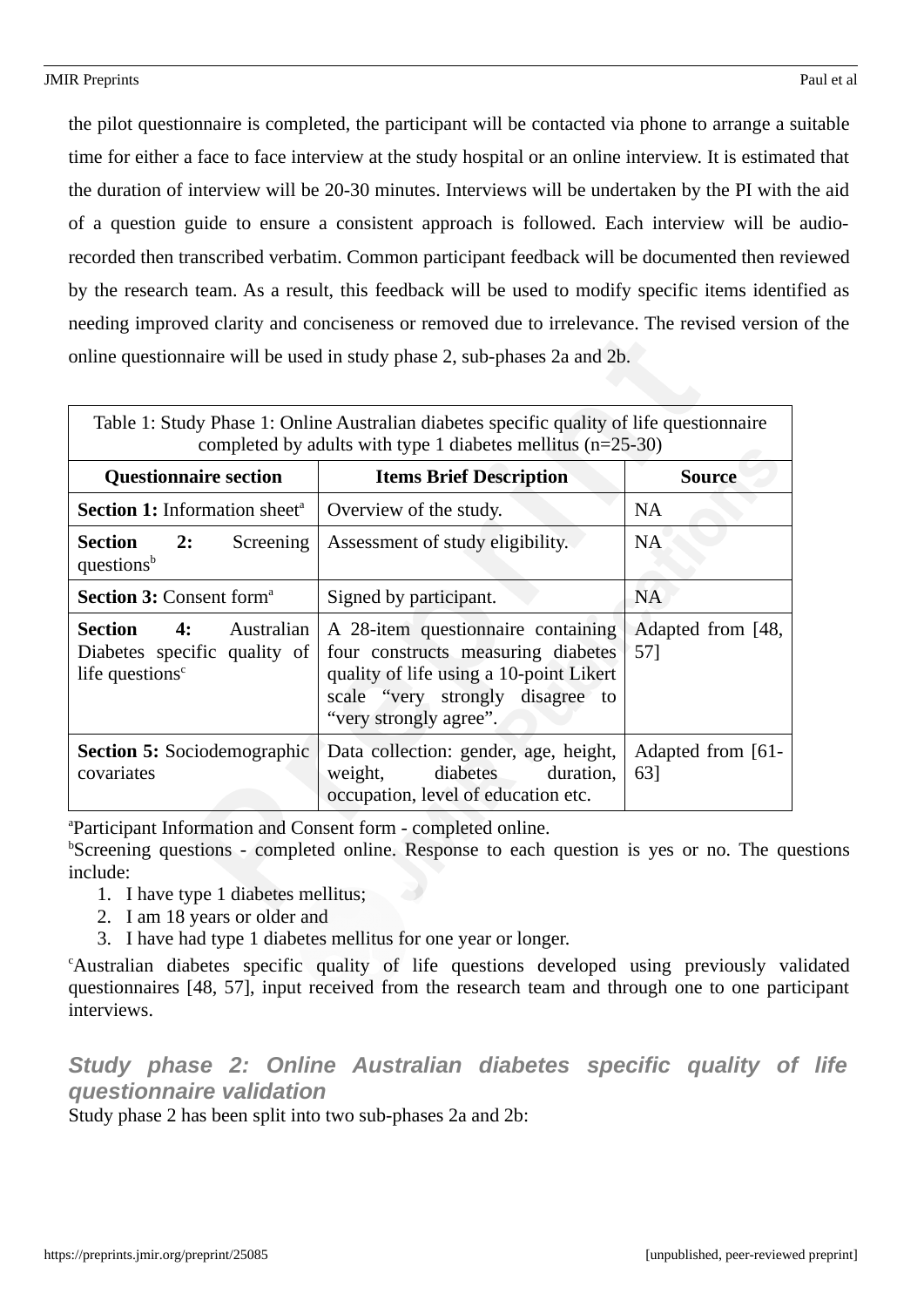*Study sub-phase 2a: Initial validation: Online Australian diabetes specific quality of life questionnaire*

Data will be collected from 364 participants to support the statistical validation of the questionnaire. These 364 participants will be different to those who participated in Study phase 1. Table 2 shows each questionnaire section and a brief description of the section. After seven days, one reminder email will be sent to those participants who have not commenced or have only partially complete the questionnaire. It is anticipated that the questionnaire will take 10-15 minutes to complete.

### *Study sub-phase 2b: Subsequent validation: Online Australian diabetes specific quality of life questionnaire and SF-36, DQOL and PAID-20 questionnaires*

All participants (n=364) from study sub-phase 2a will receive an email three months after completing the initial online questionnaire requesting the completion of the questionnaire for a second time. This email will also request the participant to complete online the MOS 36-item Short Form Health Survey (SF-36) [52], Diabetes Quality of Life (DQOL) [49] and Problem Areas In Diabetes Scale (PAID) [53]. Participants will be supplied with one link for access to all four questionnaires. Of the 364 participants, 100 participants will be needed to complete the questionnaire to establish test retest validity, convergent and divergent validity. Table 3 outlines the questionnaires to be completed as part of the subsequent validation process.

| life questionnaire completed by adults with type 1 diabetes mellitus $(n=364)$    |                                                                                                                                                                                    |                          |  |
|-----------------------------------------------------------------------------------|------------------------------------------------------------------------------------------------------------------------------------------------------------------------------------|--------------------------|--|
| <b>Questionnaire section</b>                                                      | <b>Items Brief Description</b>                                                                                                                                                     | <b>Source</b>            |  |
| Information<br><b>Section</b><br>1:<br>sheet <sup>a</sup>                         | Overview of the study.                                                                                                                                                             | <b>NA</b>                |  |
| <b>Section</b><br>2:<br>Screening<br>questions <sup>b</sup>                       | Assessment of study eligibility.                                                                                                                                                   | <b>NA</b>                |  |
| <b>Section 3: Consent form<sup>a</sup></b>                                        | Signed by participant.                                                                                                                                                             | <b>NA</b>                |  |
| Section<br>Australian<br>4:<br>diabetes specific quality of<br>life questionnaire | A 28-item questionnaire containing<br>four constructs measuring diabetes<br>quality of life using a 10-point Likert<br>scale "very strongly disagree" to "very<br>strongly agree". | Adapted from [48,<br>57] |  |
| <b>Section</b><br>5:<br>Sociodemographic<br>covariates                            | Data collection: gender, age, height,<br>weight, diabetes duration, occupation,<br>level of education etc.                                                                         | Adapted from [61-<br>63] |  |

Table 2: Study phase 2a: Initial validation: Online Australian diabetes specific quality of

<sup>a</sup>Participant Information and Consent form - completed online.

 $b$ Screening questions - completed online. Response to each question is yes or no. The questions include: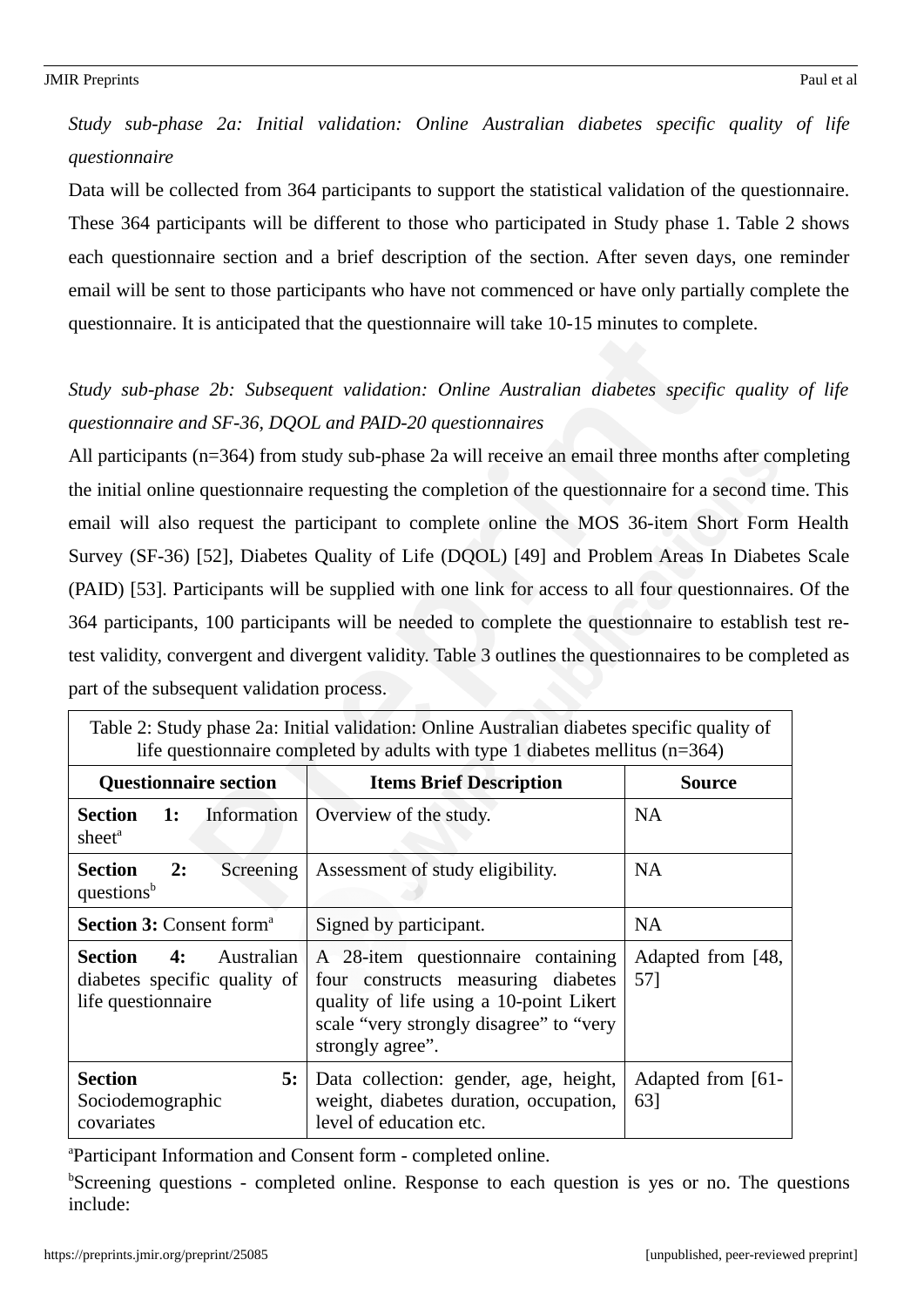- 1. I have type 1 diabetes mellitus;
- 2. I am 18 years or older and
- 3. I have had type 1 diabetes mellitus for one year or longer.

Table 3: Study Phase 2b: Subsequent validation: Online Australian diabetes specific quality of life questionnaire, SF-36, DQOL and PAID-20 completed by adults with type 1 diabetes mellitus (n=100)

| <b>Questionnaire section</b>                                                             | <b>Items Brief Description</b>                                                                                                                                                                                                                                                                        | <b>Source</b>            |
|------------------------------------------------------------------------------------------|-------------------------------------------------------------------------------------------------------------------------------------------------------------------------------------------------------------------------------------------------------------------------------------------------------|--------------------------|
| <b>Section</b><br>1:<br>Information<br>sheet <sup>a</sup>                                | Overview of the study.                                                                                                                                                                                                                                                                                | <b>NA</b>                |
| <b>Section</b><br>2:<br>Screening<br>questions <sup>b</sup>                              | Assessment of study eligibility.                                                                                                                                                                                                                                                                      | NA                       |
| Section 3: Consent form <sup>a</sup>                                                     | Signed by participant.                                                                                                                                                                                                                                                                                | <b>NA</b>                |
| <b>Section</b><br>Australian<br>4:<br>diabetes specific quality of<br>life questionnaire | A 28-item questionnaire containing<br>four constructs measuring diabetes<br>quality of life using a 10-point Likert<br>scale "very strongly disagree" to "very<br>strongly agree".                                                                                                                    | Adapted from [48,<br>57] |
| Section 5: MOS SF-36                                                                     | Measures physical and psychological<br>constructs of general<br>well-being.<br>Response scales vary.                                                                                                                                                                                                  | $[52]$                   |
| <b>Section 6: Diabetes Quality</b><br>of Life (DQOL)                                     | A 43-item instrument consisting of<br>four constructs (satisfaction, impact,<br>worry: social/vocational and worry:<br>diabetes related. A Likert response<br>format "very satisfied" to<br>"not<br>satisfied" for the satisfaction construct<br>and "never" to "always" for the other<br>constructs. | [49]                     |
| <b>Section 7: Problems areas</b><br>in diabetes (PAID-20)                                | A 20-item questionnaire that measures<br>diabetes-related distress. Each item<br>addresses a different issue associated<br>with<br>diabetes. A 5-point response<br>scale is used "Not a problem to<br>"Serious problem".                                                                              | $[53]$                   |
| <b>Section</b><br>8:<br>Sociodemographic<br>covariates                                   | Data collection: gender, age, height,<br>weight, diabetes duration, occupation,<br>level of education etc.                                                                                                                                                                                            | Adapted from [61-<br>63] |

<sup>a</sup>Participant Information and Consent form - completed online.

 $b$ Screening questions - completed online. Response to each question is yes or no. The questions include:

- 1. I have type 1 diabetes mellitus;
- 2. I am 18 years or older and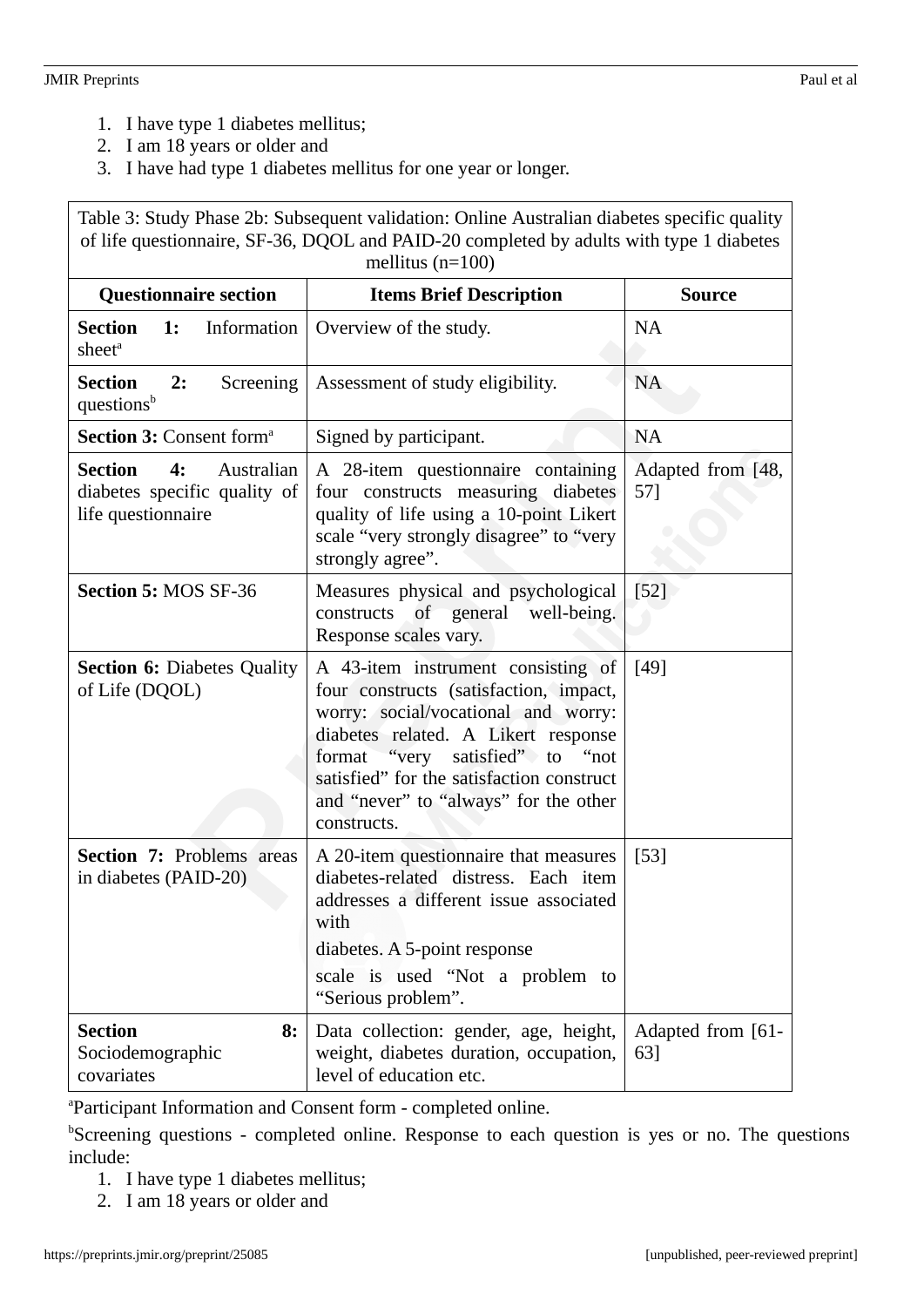3. I have had type 1 diabetes mellitus for one year or longer.

### *Phase 3 The low carbohydrate dietary intervention*

Phase 3 is planned to commence in February 2021. Potential participants will volunteer to participate in the study by responding to the PI contact details on information flyers in the hospital patient waiting areas or provided to them by an endocrinologist or credentialled diabetes educator (CDE). Potential study participants may include those who participated in study phase 1 or 2 but may not necessarily have participated in any of the previous study phases. Potential participants who contact the PI regarding study participation will have a verbal discussion to ensure they meet the inclusion criteria and, the study requirements will be explained. These include: the requirement to follow a low carbohydrate diet for 12 weeks, use a CGMS for 12 weeks, test blood ketones weekly, complete a daily food diary, participate in two in-person study hospital appointments, participate in weekly diabetes dietitian and endocrinologist telephone appointments. If the participant provides verbal consent to be included in the study, a pre-intervention appointment date and time will be organized with the participant to attend the study hospital one week prior to commencing the intervention. The participant will be sent an email to confirm the appointment date and time as well as a participant information and consent form. The consent form may be completed and returned to the PI by email prior to or at the pre-intervention appointment. Two days prior to the pre-intervention appointment, the PI will telephone the participant as a courtesy reminder of the appointment date and time.

### *Pre-Intervention Procedure*

The pre-intervention appointment will be conducted by a CDE at the study hospital. The CDE will ensure the participant consent form has been completed before commencing the pre-intervention appointment. The CDE will discuss the study procedure to ensure the participant understands what is required during all phases of the intervention. The CDE will record the participants' weight(kg) and height(cm) using a seca® 763 electronic measuring station. This information will be recorded on a participant data collection form which will be used pre and post intervention. A HbA1c test will be undertaken using a SIEMENS DCA Vantage® Analyzer. Participants will complete the online Australian Diabetes Specific Quality of Life questionnaire using a hospital computer. The CDE will provide each participant with a Dexcom® G6 continuous glucose monitoring system (CGMS) kit. The kit includes a transmitter, sensors and a sensor applicator, provided by Dexcom®. Novice CGMS participants will be taught how to use the device. During this appointment, the participant will apply the CGM sensor to their abdominal wall, attach the transmitter and establish a connection between the transmitter and their own compatible smart device, for recording and displaying of their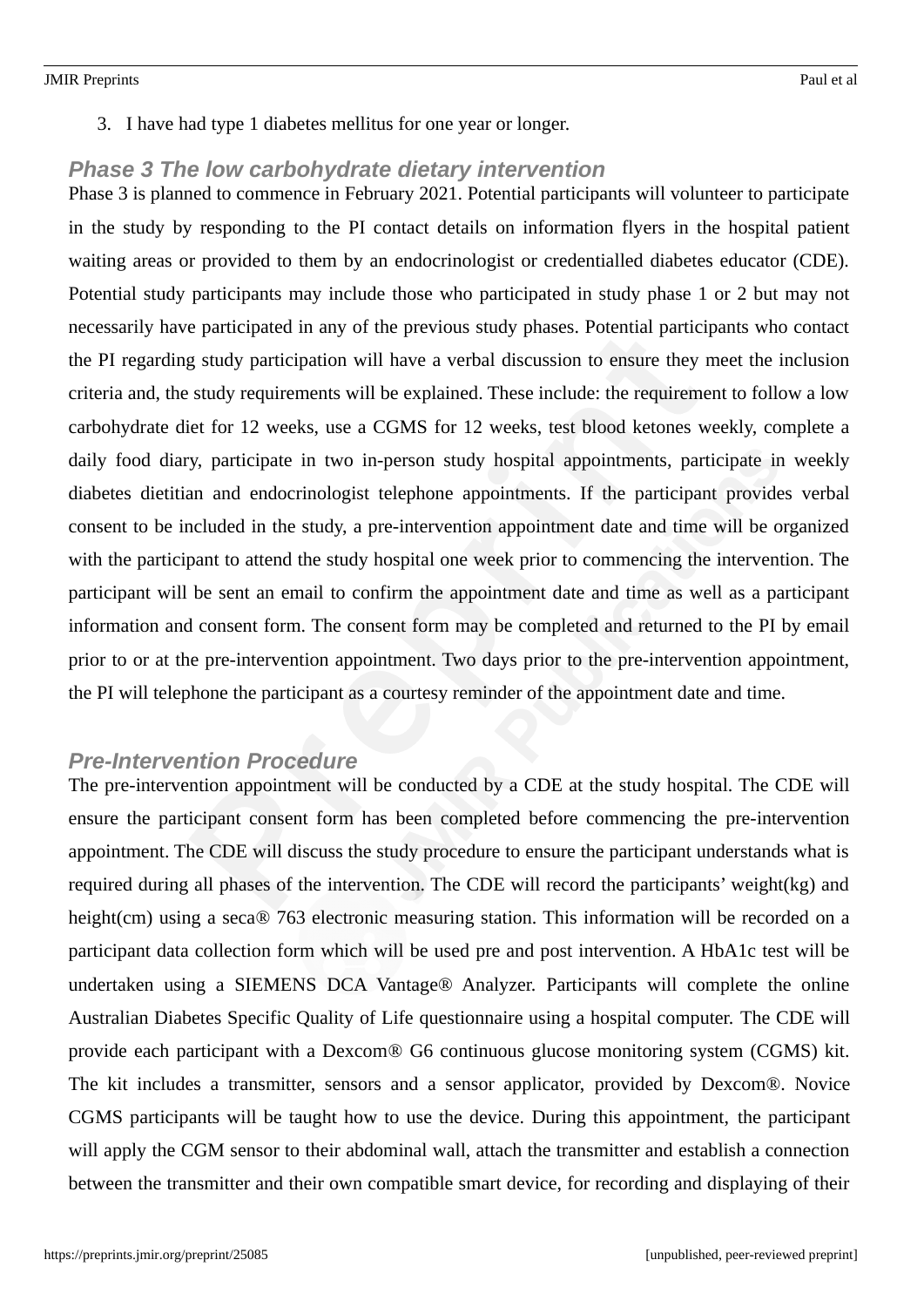glucose levels. Participants glucose levels will then record and display via the Dexcom® G6 application which the participant will install onto their compatible smart device. The Dexcom® G6 CMS kit will be retained by the participant at the completion of the study. Participants will not use their own personal glucose monitor during the study to test BGLs. However, the participant will use it weekly to test blood ketones. The participant will also be required to use their own blood ketone strips for this test.

Participants will continue with their usual, daily routine however, they will commence recording food and fluid consumption in a food diary. Participants will be required to complete the daily food diary commencing for one week prior to commencing the intervention and for the 12 weeks of the intervention. The participant will email this information to the diabetes dietitian weekly to ensure these records are being maintained as the information will be used in the final data analysis stage. Participant individualized meal plans will be emailed to each participant the day prior to commencing the intervention. Each participant will also be provided with digital kitchen scales and measuring cups/spoons to assist with weighing and measuring foods and fluids to ensure accuracy of quantities consumed. These instruments have been supplied by the GCHHS Study, Education and Research Trust Account.

#### *Intervention*

All participants will follow a prescribed meal plan to meet their estimated energy needs as per the Schofield formula [64]. Meal plan macronutrient distribution will be 20% for carbohydrate, 25% for protein and 55% for fat based on the Australian *"CSIRO low-carb diet*" [65]. The meal plan contains no more than 100g per day of dietary carbohydrate making this intervention, a low carbohydrate dietary regimen as per Feinman et al., 2015 definition [16]. Alcohol influences BGLs, food and fluid choices plus quantities consumed [66]. For this reason, participants are strongly advised to abstain from alcohol consumption during the 12-week intervention. Weekly telephone follow up will be conducted by the diabetes dietitian to discuss any concerns or questions participants may have. Follow-up by telephone has been shown to an effective method to monitor medical nutrition therapy [67, 68]. Weekly telephone appointments will also be conducted by the research teams' endocrinologist to discuss BGLs management and adjust insulin doses as needed.

Any hypoglycemia treatment will be recorded in the food diary in relation when, what and how much carbohydrate was used to treat the hypoglycemic event. If any hypoglycemic events occur, the endocrinologist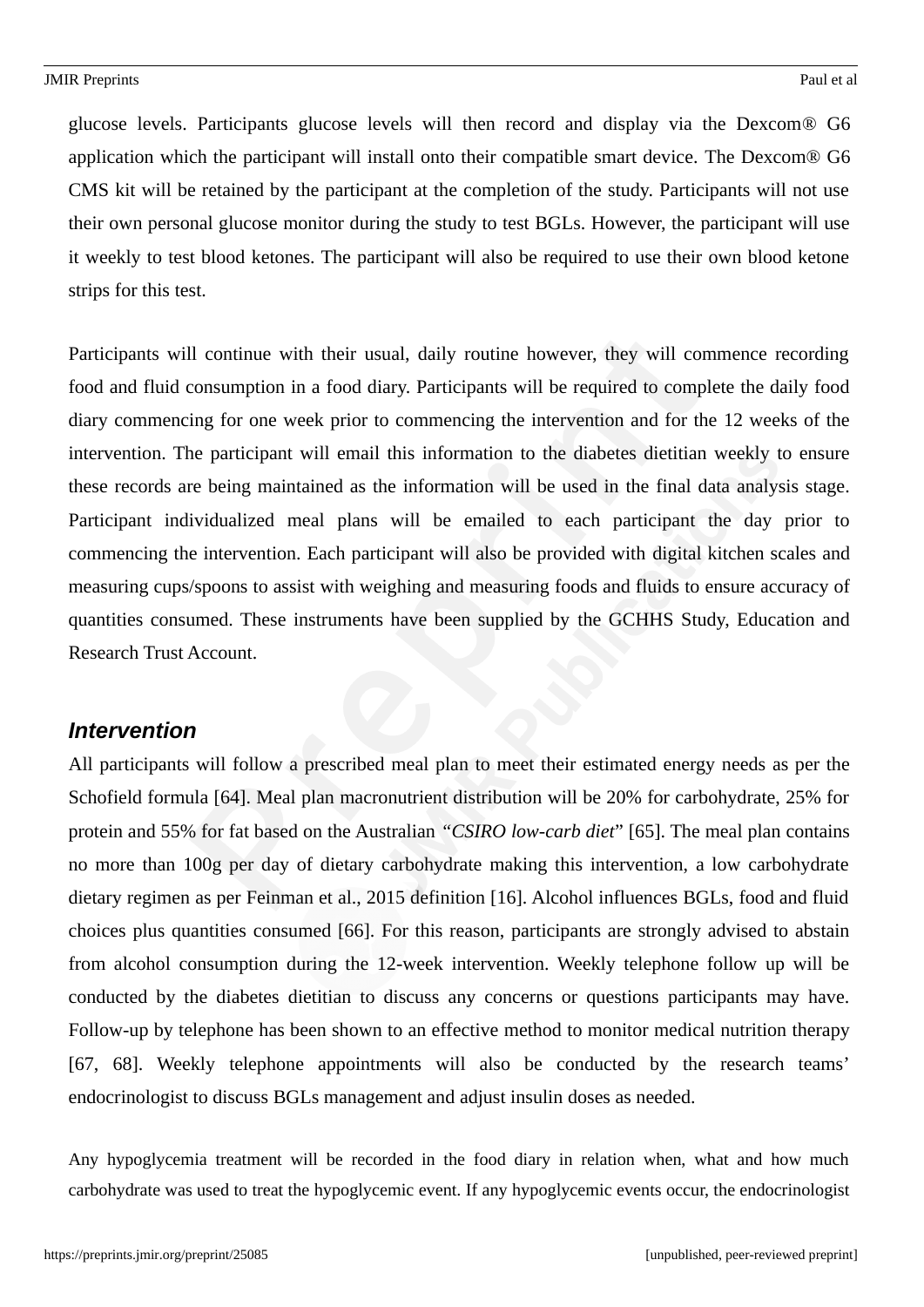will discuss this with the participant during the weekly telephone appointment and advice will be provided to avoid future occurrences. Participants will check blood ketones once a week, the morning after an overnight fast to avoid diabetic ketoacidosis. If blood ketones are present (>0.6mmol/l), participants will follow a "sick day" management plan and if unsure what to do, will contact the research teams' endocrinologist for advice. Participants will be encouraged to follow their usual exercise habits as no exercise advise will be given [69]. This study is unique and if a participant feels they are unable to complete the 12-week intervention, they may withdraw at any time.

### *Post intervention procedure*

At the completion of the intervention, the participant's weight(kg) will be recorded. A HbA1c test will be performed by the research teams' CDE. The online diabetes specific quality of life questionnaire will be re-administered. An online patient global impression of change (PGIC) questionnaire will be administered to determine the participants' perception of the degree of change following the intervention relating to glycemic control and QoL [70]. This PGIC questionnaire will consist of two questions using a seven-point scale ("no change/has got worse" to "a great deal better/ considerable improvement"). Finally, each participant will be asked in an individual interview, five questions regarding the CGMS experience relating to its acceptability, perception, benefits and barriers. An interview question guide will be used to facilitate the interview. Data will be transcribed, coded and common themes identified for inclusion in a publication.

### **Potential adverse events**

### *Hypoglycemia, hyperglycemia, blood ketones and diabetic ketoacidosis (DKA) episodes*

All adverse events will be discussed between the research teams' endocrinologist and participant and a plan will be put in place to prevent any future occurrences. Furthermore, adverse events are not envisaged due to the safety alerts thresholds that will be set up on the CGM as recommended by the CGM use guidelines [71].

### **Outcomes**

The primary outcomes:

- 1) Study phase 1 will develop and pilot the new Australian diabetes specific quality of life questionnaire, primary outcome 1 (PO1);
- 2) Study phase 2 will validate the study developed questionnaire (PO2) and
- 3) Study phase 3: will result in three sub-deliverables that will: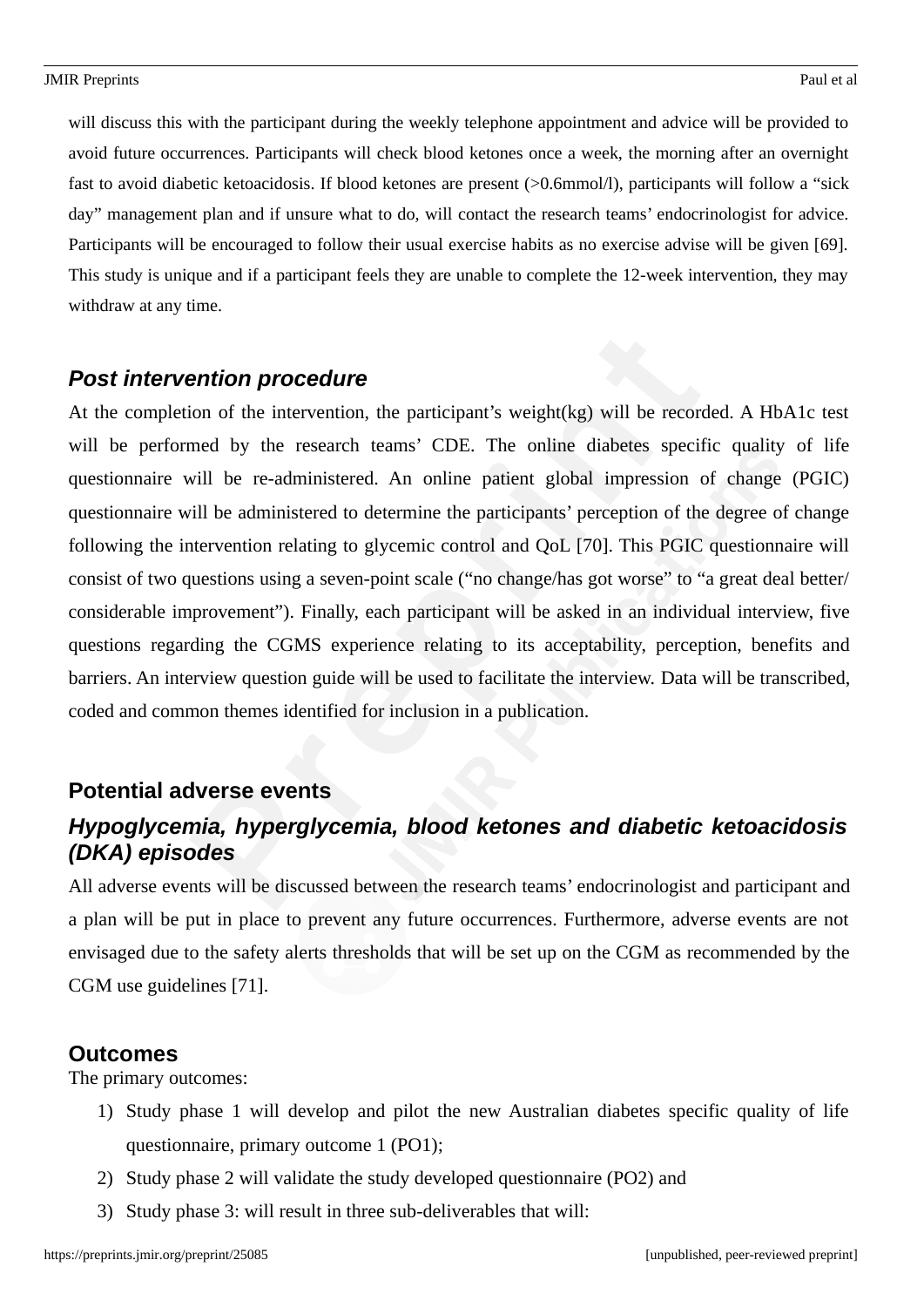3.1) Examine the association between a low carbohydrate diet and glycemic control in adults with T1DM (PO3.1)

3.2) Examine the association between a low carbohydrate and quality of life in adults with T1DM (PO3.2);

3.3) Investigate whether a low carbohydrate diet mediates the relationship between quality of life and glycemic control in adults with T1DM (PO3.3).

There are no secondary study outcomes.

Figure 1 schematically shows the relationship between the study objectives. The association between quality of life, low carbohydrate diet and glycemic control variables have been represented with double headed arrows. This indicates that the direction of the association is unclear and may be bidirectional in nature as each variable has the potential to influence the other [13, 19, 30].



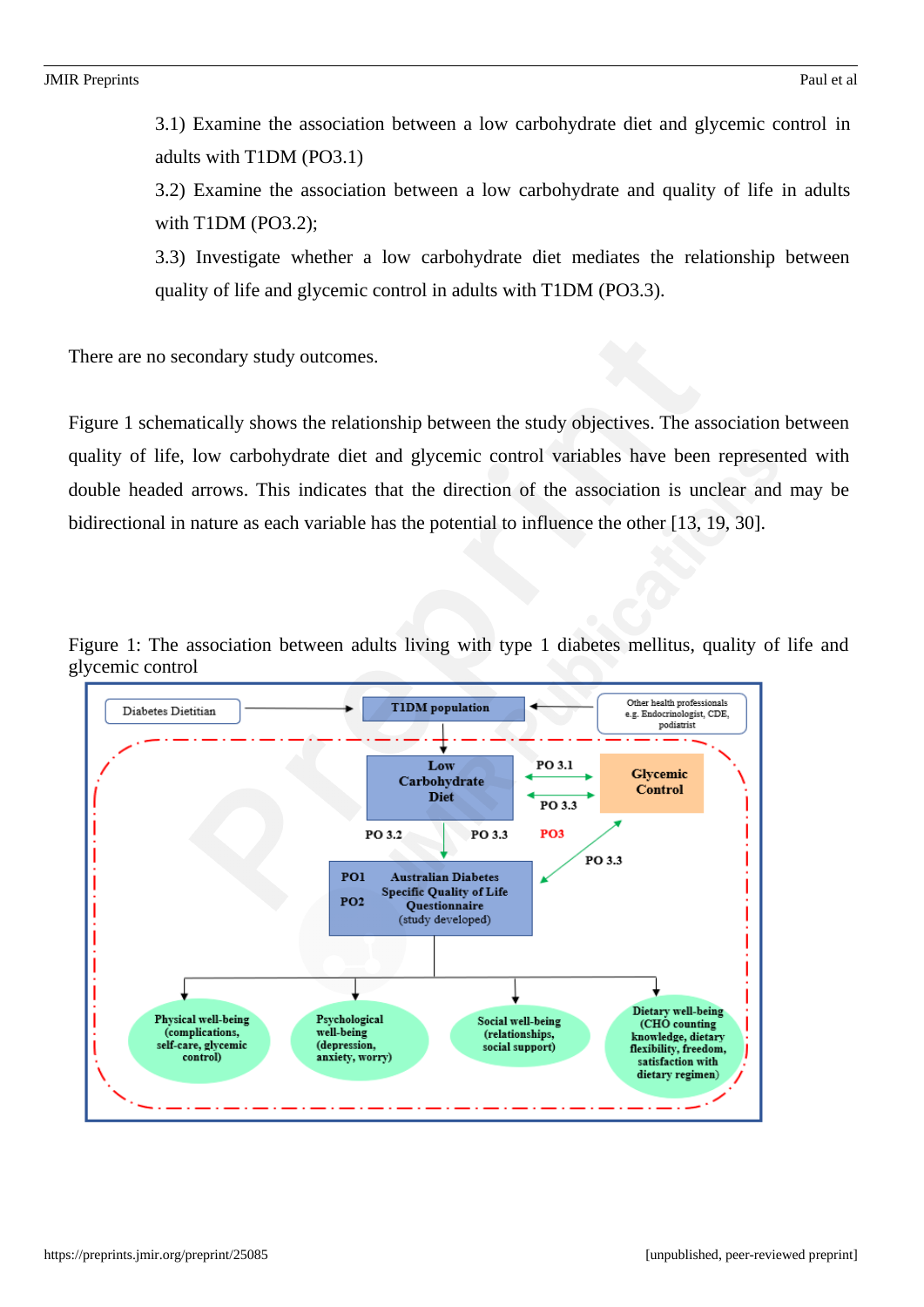### *Study phase 1: Australian diabetes specific quality of life questionnaire development and piloting*

A qualitative approach will be implemented to analyze data collected from audio-recorded participant interviews. Coding will be undertaken using an interview question guide as a framework. The question guide includes the following categories: 1) technical aspects; 2) formatting and layout; 3) participant understanding of the questionnaire aim and purpose; 4) interpretation of the questions; 5) time taken to complete the questionnaire and 6) any other feedback to improve the usefulness of the questionnaire. In addition, divergence and concordance of participant opinion will be noted. Following this process, data will be cross-checked by a second CDE (trained coder). Any discrepancies will be resolved by a round table discussion with the study team, and questionnaire items to be revised will be determined at this forum.

### *Study phase 2: Online Australian diabetes specific quality of life questionnaire validation and Study phase 3: The low carbohydrate dietary intervention*

Data will be coded, entered into a password protected database and checked by the PI followed by a cross check by the same CDE (trained coder) from study phase 1. Descriptive statistics will be reported using mean and standard deviations (SDs). Study phase 2 (includes subphases 2a and 2b) and 3 data will be analyzed using R statistical software (version 3.6.1) or later [72]. Statistical significance will be *P*<.05.

### **Statistical Plan**

Table 4 outlines a brief summary of the study objectives, the independent and dependent variables relating to each objective and the planned statistical analysis to be conducted.

| <b>Statistical</b><br>objectives                                                                                              | IV                                                                      | <b>DV</b>                                                                                                   | <b>Statistical analysis</b>                                                       |
|-------------------------------------------------------------------------------------------------------------------------------|-------------------------------------------------------------------------|-------------------------------------------------------------------------------------------------------------|-----------------------------------------------------------------------------------|
| To develop and pilot<br>Australian<br>the<br>Specific<br><b>Diabetes</b><br>of<br>Life<br>Quality<br>Questionnaire            | Australian Diabetes<br>Specific Quality of<br><b>Life Questionnaire</b> | N/A                                                                                                         | Transcribe,<br>code,<br>identify<br>common<br>themes of interview<br>data         |
| T <sub>0</sub><br>validate<br>the<br>Australian Diabetes<br>Specific Quality of<br>Life<br>Questionnaire<br>(study developed) | Australian Diabetes<br>Specific Quality of<br><b>Life Questionnaire</b> | Factorial validation<br>indicators:<br>Root<br>mean square error of<br>approximation,<br>fit<br>Comparative | Exploratory<br>Factor<br>Analysis,<br>Confirmatory Factor<br>Analysis, Structural |

Table 4: Brief statistical plan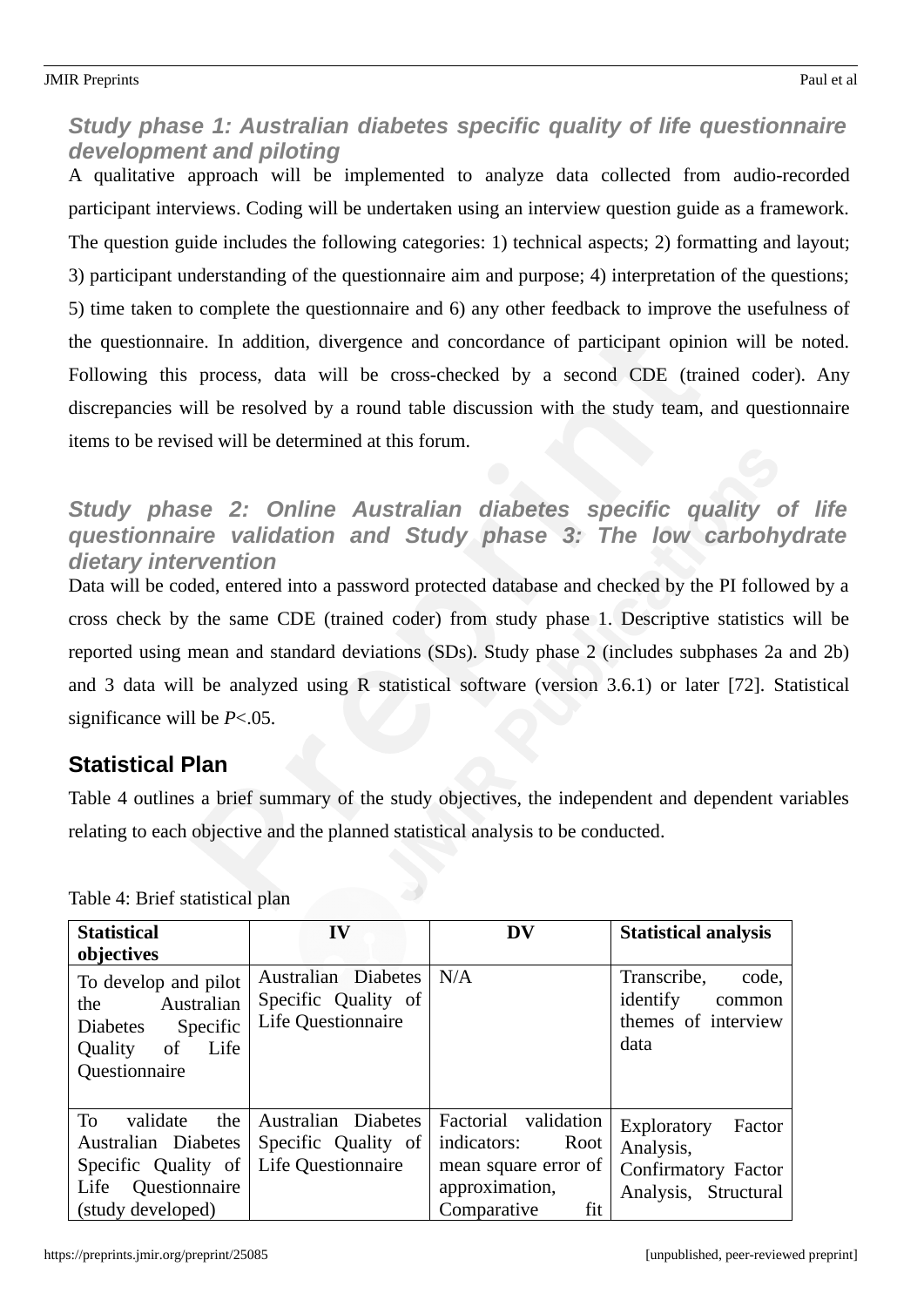|                                                                                                                                            |                             | index, Tucker-Lewis<br>Index, Root mean<br>of<br>square<br>error<br>approximation | <b>Equation Modelling</b>                                                                                                                |
|--------------------------------------------------------------------------------------------------------------------------------------------|-----------------------------|-----------------------------------------------------------------------------------|------------------------------------------------------------------------------------------------------------------------------------------|
| To<br>examine<br>the<br>association between<br>a low carbohydrate<br>diet and glycemic                                                     | carbohydrate<br>Low<br>diet | Glycemic control                                                                  | Bivariate: ANOVA,<br>correlations<br>Multivariate:<br>hierarchical<br>regression<br>controlling<br>for<br>sociodemographic<br>covariates |
| examine<br>To<br>the<br>association between<br>low<br>QoL and<br>$\mathsf{a}$<br>carbohydrate                                              | carbohydrate<br>Low<br>diet | QoL                                                                               | Bivariate: ANOVA,<br>correlations<br>Multivariate:<br>hierarchical<br>regression<br>controlling<br>for<br>sociodemographic<br>covariates |
| To<br>investigate<br>whether<br>low<br>a<br>diet<br>carbohydrate<br>mediates<br>the<br>relationship between<br>QoL and glycemic<br>control | carbohydrate<br>Low<br>diet | Glycemic control<br>QoL                                                           | Bivariate: ANOVA,<br>correlations<br>Multivariate:<br>hierarchical<br>regression<br>controlling<br>for<br>sociodemographic<br>covariates |

#### **Results**

To date, 12 participants have been recruited into phase 1 of this study. The anticipated data collection completion date for all study phases is March 2022. At present, no study results are available.

#### **Discussion**

This study is the first of its kind by examining the association between a low carbohydrate diet, QoL and glycemic control. This cross-sectional study protocol aims to 1) develop, pilot and validate a diabetes specific QoL questionnaire and 2) determine if an association exists between QoL and glycemic control while using a low carbohydrate dietary intervention in Australian adults living with T1DM.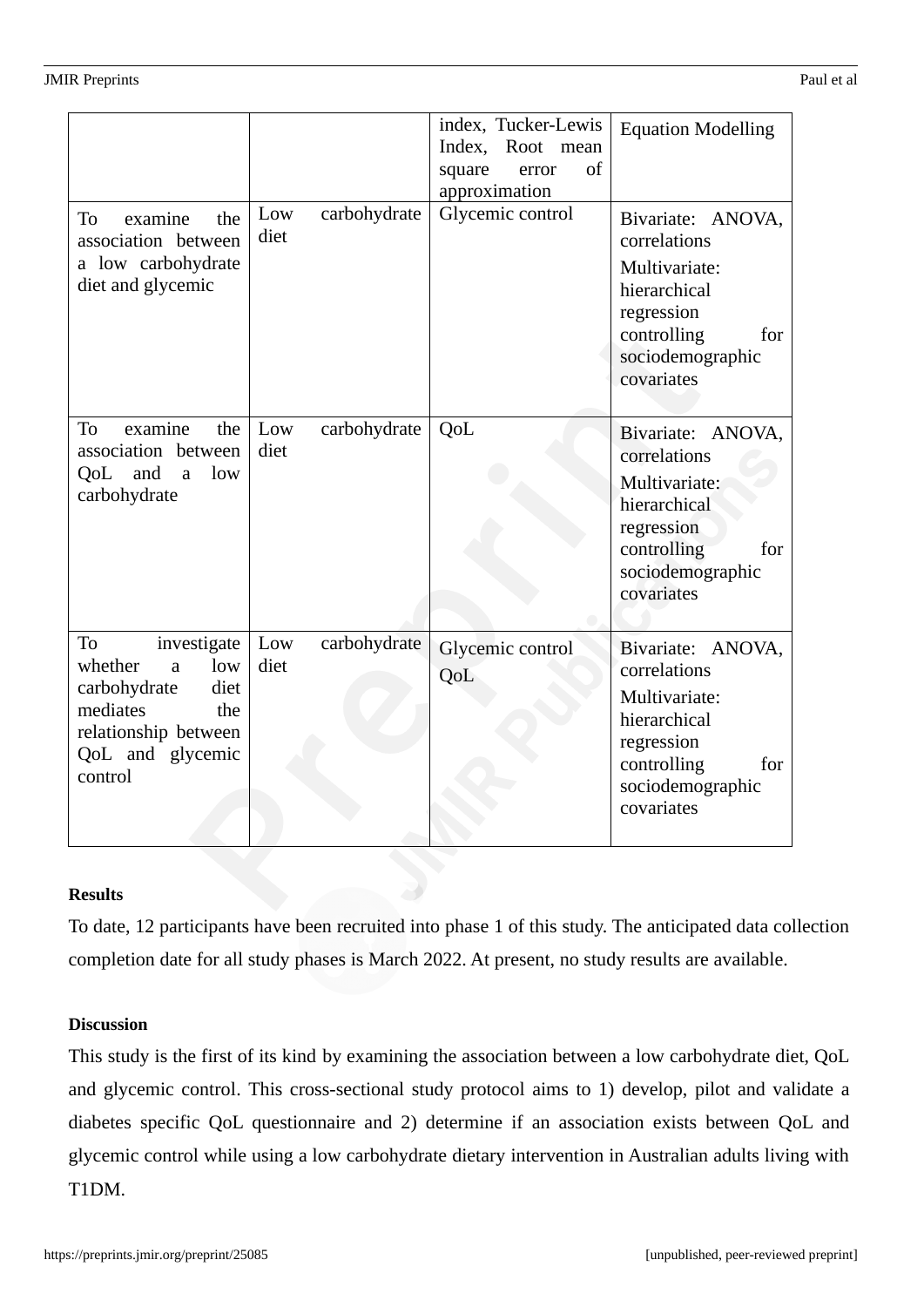The strengths of this study are that, to our knowledge, no previous published research has evaluated a low carbohydrate diet and its influence on QoL and glycemic control in Australian adults living with T1DM. Moreover, this is the first study to develop and validate an Australian T1DM specific QoL questionnaire Therefore, these strengths make this study unique in its approach.

Potential limitations of this study include firstly, the Australian diabetes specific QoL questionnaire is not available to those who are vision impaired, intellectually impaired or have any other type of diabetes such as T2DM and gestational diabetes mellitus. Future studies could develop resources to include these populations. Secondly, in study phases 1 and 2, questionnaire data will be self-reported and may have the potential to result in social desirability bias [73]. However, self-reported data is the most feasible option for this pilot study in order for the sample size (n=364) and statistical validation of the questionnaire to be achieved. Thirdly, study phase 3 has been designed as a non-randomized intervention group pilot study, that will inform the design and feasibility of a potential larger randomized control trial. Finally, in study phase 3, there is potential selection bias. Individuals who are highly motivated to improve glycemic control are more likely to participate [25].

The Australian diabetes specific QoL questionnaire will be a useful instrument for health care professionals (HCPs) such as general practitioners, diabetes dietitians and diabetes educators. This instrument will support HCPs to gain a better understanding of Australian T1DM adults' QoL perception relating to physical, psychological, social and dietary well-being. To-date, studies that have investigated the influence of a very low or low carbohydrate diet and glycemic control in adults living with T1DM, have not examined QoL using a validated instrument in tandem with participants undertaking the dietary regimen [12, 13, 19, 21, 23-31]. Consequently, a validated QoL instrument is needed for clinical practice and future research to identify Australian T1DM adults QoL as no validated instrument currently exists.

It is recommended that people living with T1DM follow the general population healthy eating dietary guidelines [3]. However, this study's dietary intervention outcomes could provide an alternative approach. Additionally, the study findings could warrant the development of a specific dietary guideline for using a low carbohydrate diet to support glycemic management and improve QoL in adults living with T1DM.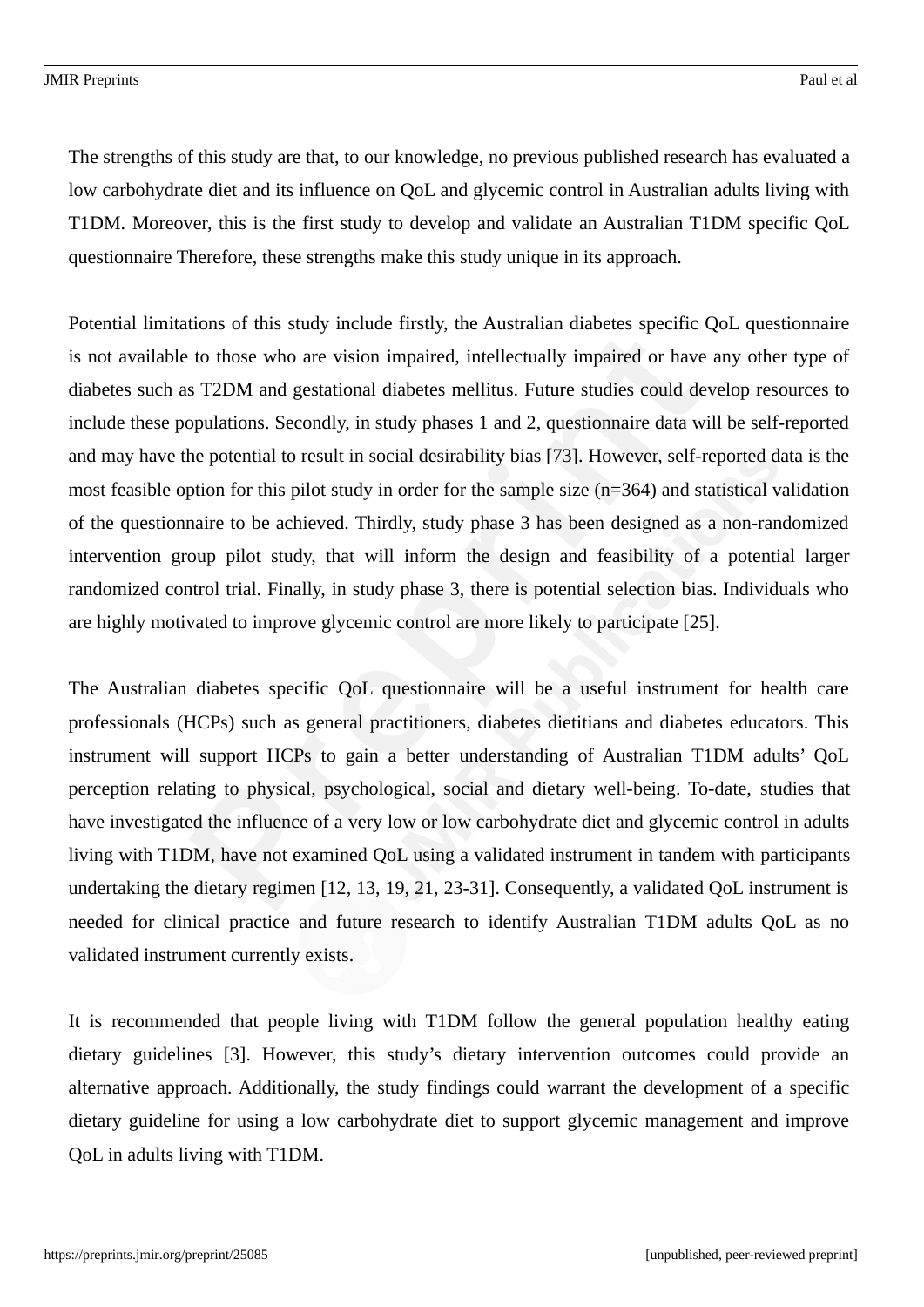This study will generate a new validated QoL instrument which could be used in evidence-based practice and research to understand T1DM adults QoL. It will also investigate the association of a low carbohydrate diet, QoL and glycemic control in Australian adults living with T1DM. If successful, this study has the potential to have a profound impact on those living with T1DM.

### **Acknowledgments**

This study is a self-funded. Resources are provided by Dexcom® and the GCHHS SERTA. Thank you to Dexcom®, the GCHHS SERTA Committee and library staff for your support with this study.

### **Author's Contributions**

All authors contributed to the development of the study concept. JP authored the first version of this article, reviewed by RJ, PD and CKA and further revisions made by JP.

### **Conflicts of Interest**

None declared.

### **Abbreviations**

**BGLs**: blood glucose levels **CDE**: credentialled diabetes educator **CHO**: carbohydrate **CGM**: continuous glucose monitor **CGMS**: continuous glucose monitoring system **cm**: centimeter **DQOL**: Diabetes quality of life **DV: d**ependent variable **GCHHS**: Gold Coast Hospital and Health Service **HbA1c**: glycated hemoglobin **HCPs**: health care professionals **HREC**: human research ethics committee **INT**: intensive insulin therapy **IV:** Independent variable **kg**: kilogram **PAID**: Problem areas in diabetes **PGIC**: Patient global impression of change; **PI**: Principal investigator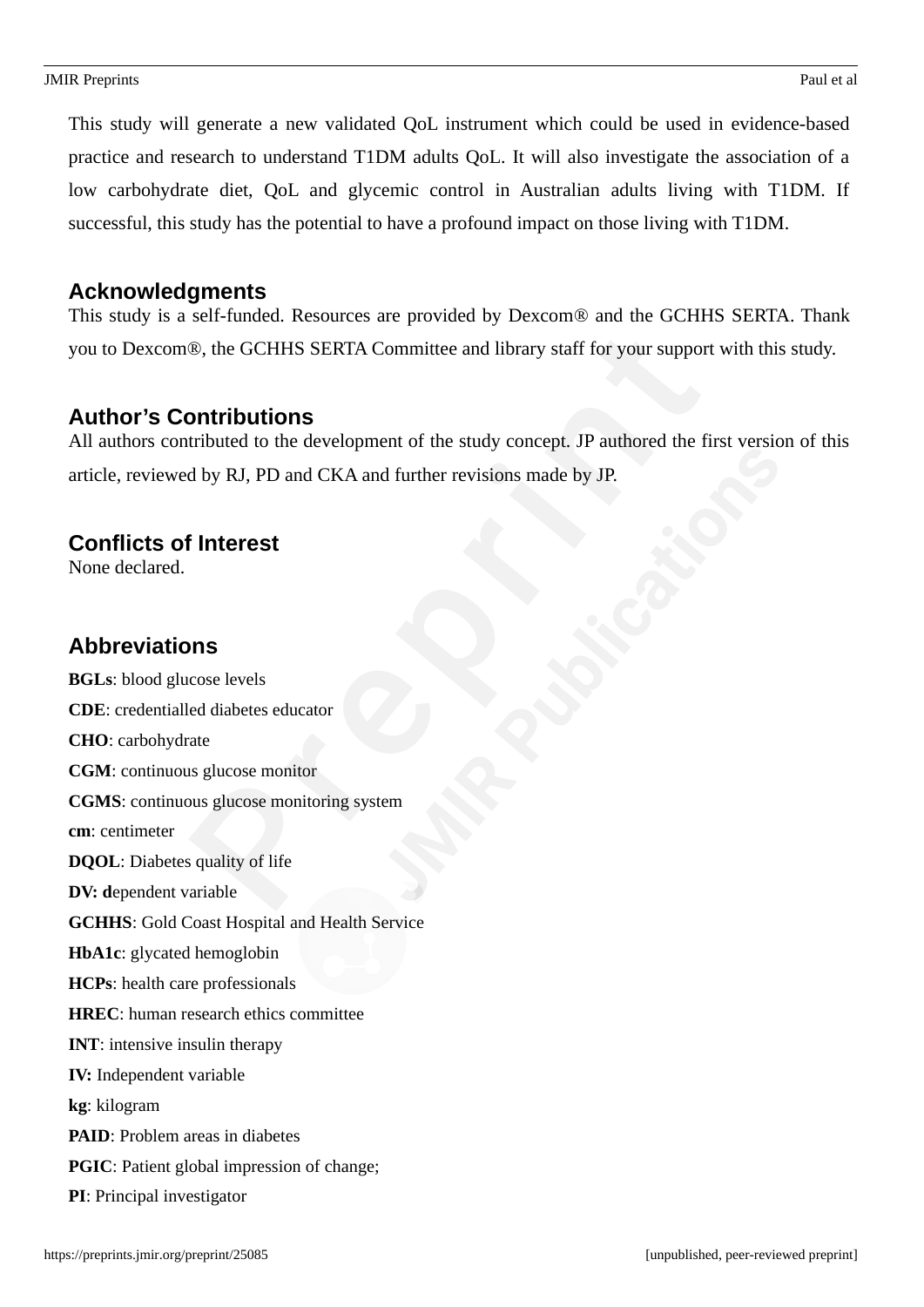**PO**: primary outcome **QoL**: quality of life **RCT**: randomized control trial **SERTA:** Study, Education and Research Trust Account **SF-36**: MOS 36-item short form health survey **T1DM**: type 1 diabetes mellitus **UC**: University of Canberra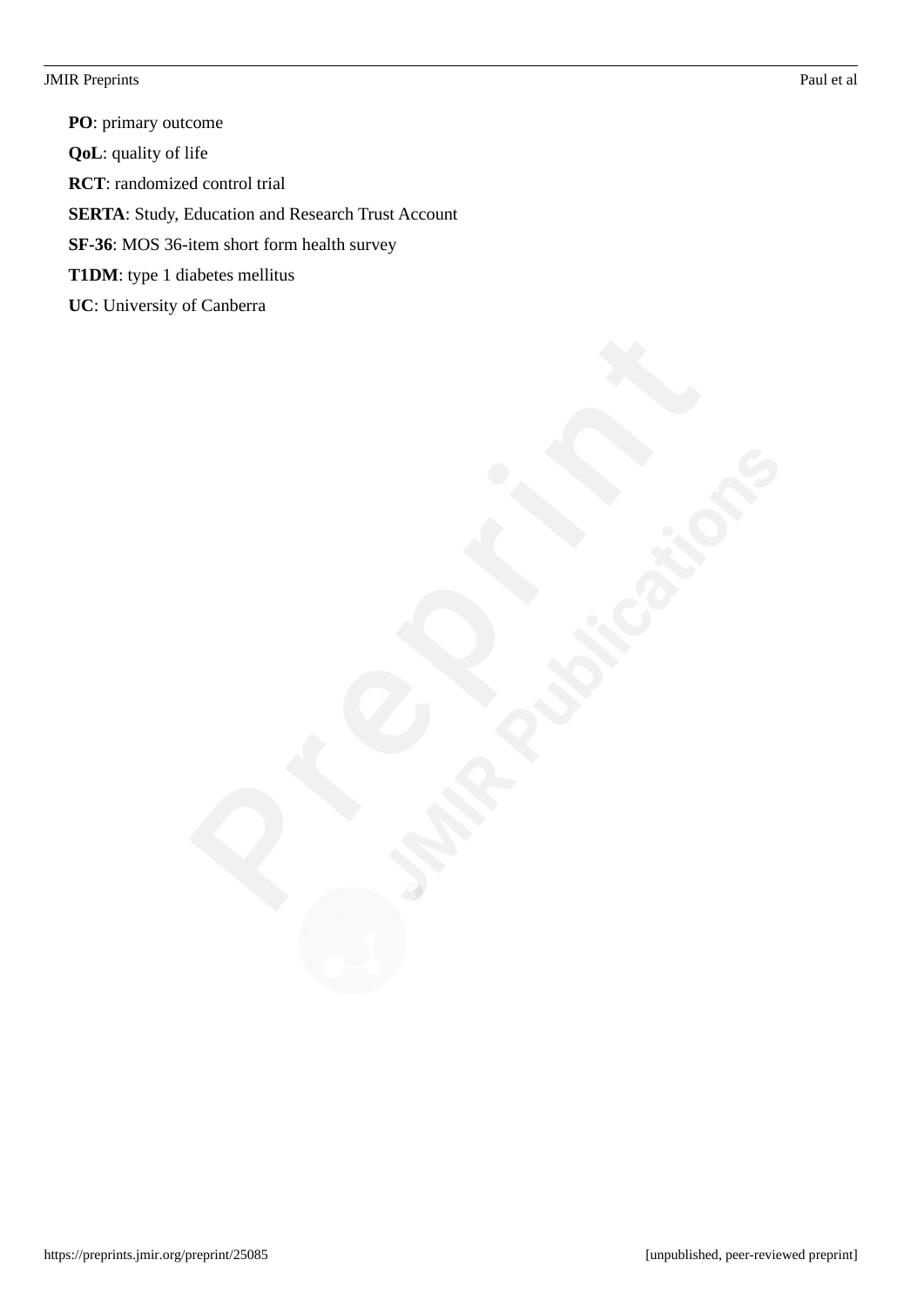References:

- 1. International Diabetes Federation. IDF Diabetes Atlas, 9th ed. Brussels, Belgium: International Diabetes Federation. 2019. URL: http://www.diabetesatlas.org [accessed 2020-05-11]
- 2. National Diabetes Services Scheme and Diabetes Australia. All types of diabetes. Australia: Diabetes Australia; 2020 URL: https://www.ndss.com.au/wp-content/uploads/snapshots/2020/ndss-data-snapshot-202006 type1-diabetes.pdf [accessed 2020-09-25]
- 3. Scott SN, Anderson L, Morton JP, Wagenmakers AJM, Riddell MC. Carbohydrate restriction in type 1 diabetes: A realistic therapy for improved glycemic control and athletic performance? Nutrients. 2019 May;11(5):1022. [doi: 10.3390/nu11051022] [Medline: 31067747]
- 4. Sherwani SI, Khan HA, Ekhzaimy A, Masood A, Sakharkar MK. Significance of HbA1c test in diagnosis and prognosis of diabetic patients. Biomark Insights. 2016 Jul;11:95-104. [doi: 10.4137/BMI.S38440] [Medline: 27398023]
- 5. Australian Diabetes Society. Australian Diabetes Society Position Statement: Individualization of HbA1c targets for adults with diabetes mellitus Australia 2009. URL: https://diabetessociety.com.au/downloads/positionstatements/HbA1ctargets.pdf [accessed] 2020-05-11]
- 6. McKnight JA, Wild SH, Lamb MJE, Cooper MN, Jones TW, Davis EA, et al. Glycemic control of type 1 diabetes in clinical practice early in the 21st century: an international comparison. Diabet Med. 2015 Aug;32(8):1036-1050. [doi: 10.1111/dme.12676] [Medline: 25510978]
- 7. The Diabetes Control and Complications Trial Research Group. The effect of intensive treatment of diabetes on the development and progression of long-term complications in insulin-dependent diabetes mellitus. N Engl J Med. 1993;329:977-986. [doi: 10.1056/NEJM199309303291401] [Medline: 8366922]
- 8. Farsani FS, Brodovicz K, Soleymanlou N, Marquard J, Wissinger E, Maiese BA. Incidence and prevalence of diabetic ketoacidosis (DKA) among adults with type 1 diabetes mellitus (T1D): a systematic literature review. [Published correction appears in BMJ Open. 2017 Sep;7(8):e016587corr1]. *BMJ Open*. 2017;7(7):e016587. 2017 Aug. [doi: 10.1136/bmjopen-2017-016587] [Medline: 28765134]
- 9. Australian National Health and Medical Research Council and the New Zealand Ministry of Health. Nutrient reference values for Australia and New Zealand. 2015. URL: https://www.nhmrc.gov.au/sites/default/files/images/nutrient-refererence-dietary-intakes.pdf. [accessed 2020-10-10]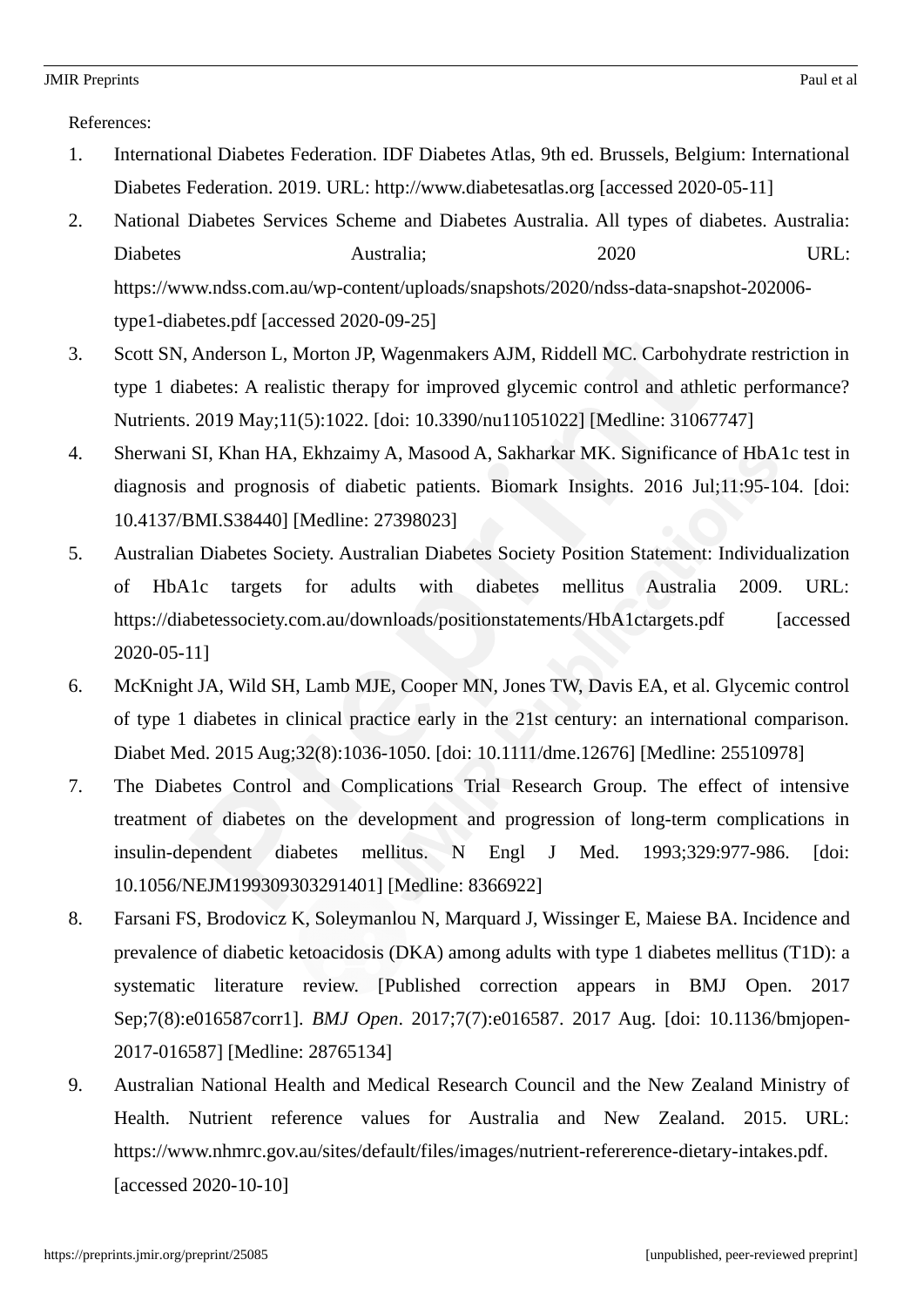- 10. Vaz EC, Porfirio GJM, Nunes HRC, Nunes-Nogueira VDS. Effectiveness and safety of carbohydrate counting in the management of adult patients with type 1 diabetes mellitus: a systematic review and meta-analysis. Arch Endocrinol Metab. 2018 Jun;62(3):337-345. [doi: 10.20945/2359-3997000000045] [Medline: 29791661]
- 11. Giacco R, Parillo M, Rivellese AA, Lasorella G, Giacco A, D'Episcopo L, et al. Long-term dietary treatment with increased amounts of fiber-rich low-glycemic index natural foods improves blood glucose control and reduces the number of hypoglycemic events in type 1 diabetic patients. Diabetes Care. 2000 Oct;23(10):1461-1466. [doi: 0.2337/diacare.23.10.1461] [Medline: 11023137]
- 12. Schmidt S, Christensen MB, Serifovski N, Damm-Frydenberg C, Jensen JB, Floyel T, et al. Low versus high carbohydrate diet in type 1 diabetes: A 12-week randomized open-label crossover study. Diabetes Obes Metab. 2019 Jul;21(7):1680-1688.[doi: 10.1111/dom.13725] [Medline: 30924570]
- 13. Eiswirth M, Clark E, Diamond M. Low carbohydrate diet and improved glycemic control in a patient with type one diabetes. Endocrinol Diabetes Metab Case Rep. 2018 Mar; 18-0002. [doi: 10.1530/EDM-18-0002] [Medline: 29576869]
- 14. Sainsbury E, Kizirian NV, Partridge SR, Gill T, Colagiuri S, Gibson AA. Effect of dietary carbohydrate restriction on glycemic control in adults with diabetes: a systematic review and meta-analysis. Diabetes Res Clinical Pract. 2018 May;139:239-252. [doi: 10.1016/j.diabres.2018.02.026] [Medline: 29522789]
- 15. Snorgaard O, Poulsen GM, Andersen HK, Astrup A. Systematic review and meta-analysis of dietary carbohydrate restriction in patients with type 2 diabetes. BMJ Open Diabetes Res Care. 2017 Feb;5(1):e000354. [doi: 10.1136/bmjdrc-2016-000354] [Medline: 28316796]
- 16. Feinman RD, Pogozelski WK, Astrup A, Bernstein RK, Fine EJ, Westman EC, et al. Dietary carbohydrate restriction as the first approach in diabetes management: critical review and evidence base. Nutrition. 2015 Jan;31(1):1-13. [doi: 10.1016/j.nut.2014.06.011] [Medline: 25287761]
- 17. Diabetes Australia. Position Statement: Low carbohydrate eating for people with diabetes. Australia 2018. URL: https://static.diabetesaustralia.com.au/s/fileassets/diabetes-australia/ 8b4a8a54-f6b0-4ce6-bfc2-159686db7983.pdf. [accessed 2020-05-12]
- 18. Turton JL, Raab R, Rooney KB. Low-carbohydrate diets for type 1 diabetes mellitus: A systematic review. PloS One. 2018 Mar;13(3):e0194987. [doi: 0.1371/journal.pone.0194987] [Medline: 29596460]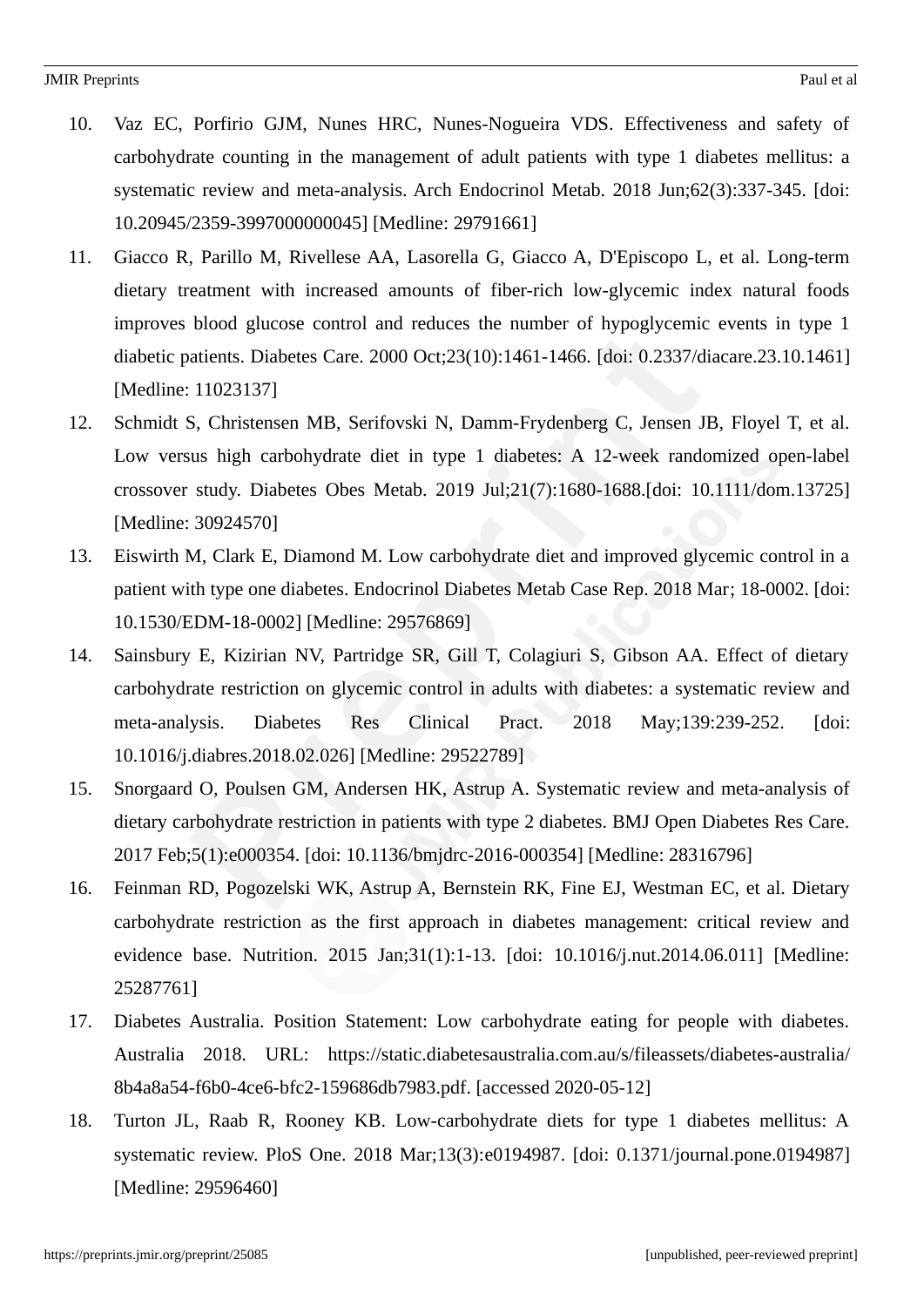- 19. Krebs JD, Parry Strong A, Cresswell P, Reynolds AN, Hanna A, Haeusler S. A randomised trial of the feasibility of a low carbohydrate diet vs standard carbohydrate counting in adults with type 1 diabetes taking body weight into account. Asia Pac J Clin Nutr. 2016;25(1):78-84. [doi: 10.6133/apjcn.2016.25.1.11] [Medline: 26965765]
- 20. Anderson JW, Zeigler JA, Deakins DA, Floore TL, Dillon DW, Wood CL, et al. Metabolic effects of high-carbohydrate, high-fiber diets for insulin-dependent diabetic individuals. Am J Clin Nutr. 1991 Nov;54(5):936-943. [doi: 10.1093/ajcn/54.5.936] [Medline: 1659172]
- 21. Ireland P, O'Dea K, Nankervis A. Short-term effects of alterations in dietary fat on metabolic control in IDDM. Diabetes Care. 1992 Nov;15(11):1499-1504. [doi: 10.2337/diacare.15.11.1499] [Medline: 1468276]
- 22. Chantelau E, Sonnenberg G, Stanitzek-Schmidt I, Best F, Altenahr H, Berger M. Diet liberalization and metabolic control in type I diabetic outpatients treated by continuous subcutaneous insulin infusion. Diabetes Care. 1982 Nov-Dec;5(6):612-616. [doi: 10.2337/diacare.5.6.612] [Medline: 6927731]
- 23. Vernon MC, Mavropoulos J, Transue M, Yancy Jr WS, Westman EC. Clinical experience of a carbohydrate-restricted diet: effect on diabetes mellitus. Metab Syndr Relat Disord. 2003 Sep;1(3):233-237. [doi: 10.1089/154041903322716714] [Medline: 18370667]
- 24. Nielsen JV, Gando C, Joensson E, Paulsson C. Low carbohydrate diet in type 1 diabetes, longterm improvement and adherence: A clinical audit. Diabetol Metab Syndr. 2012 May;.4(1):23. [doi: 10.1186/1758-5996-4-23] [Medline: 22650646]
- 25. Nielsen JV, Jonsson E, Ivarsson A. A low carbohydrate diet in type 1 diabetes. Ups J Med Sci. 2005;110(3):267-273. [doi: 10.3109/2000-1967-074] [Medline: 16454166]
- 26. O'Neill DF, Westman EC, Bernstein RK. The effects of a low-carbohydrate regimen on glycemic control and serum lipids in diabetes mellitus. Metab Syndr Relat Disord. 2003 Dec;1(4):291-298. [doi: 10.1089/1540419031361345] [Medline: 18370654]
- 27. Bernstein RK. Virtually continuous euglycemia for 5 yr in a labile juvenile-onset diabetic patient under noninvasive closed-loop control. Diabetes Care. 1980 Jan-Feb;3(1):140-143. [doi: 10.2337/diacare.3.1.140] [Medline: 6996959]
- 28. Ranjan A, Schmidt S, Damm-Frydenberg C, Holst JJ, Madsbad S, Norgaard K. Short-term effects of a low carbohydrate diet on glycemic variables and cardiovascular risk markers in patients with type 1 diabetes: A randomized open-label crossover trial. Diabetes Obes Metab. 2017 Oct;19(10):1479-1484. [doi: 10.1111/dom.12953] [Medline: 28345762]
- 29. Leow ZZX, Guelfi KJ, Davis EA, Jones TW, Fournier PA. The glycemic benefits of a very-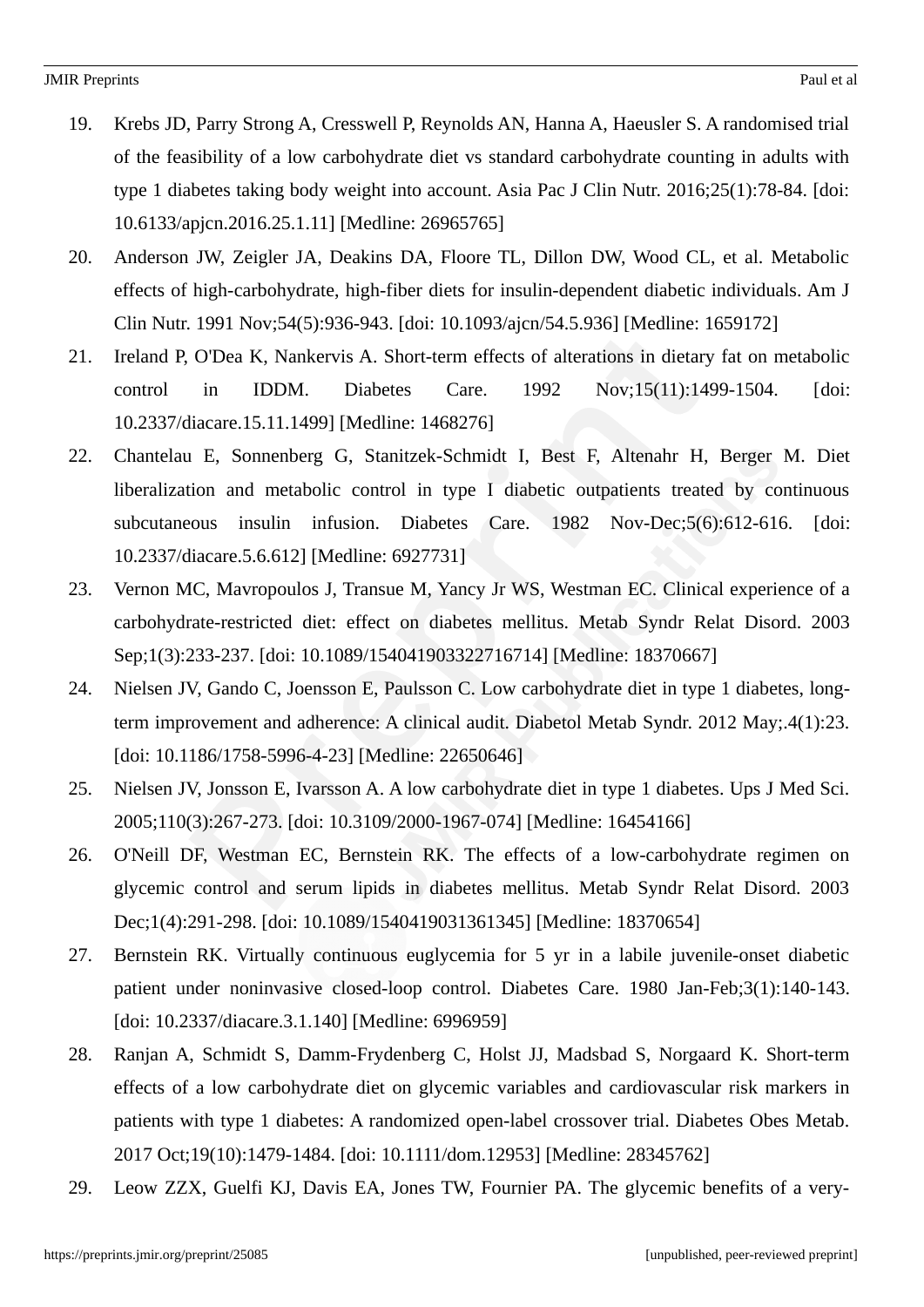low-carbohydrate ketogenic diet in adults with type 1 diabetes mellitus may be opposed by increased hypoglycemia risk and dyslipidaemia. Diabet Med. 2018 May;35(9):1258-1263. [doi: 10.1111/dme.13663] [Medline: 29737587]

- 30. Raab R. The low carbohydrate/low insulin regimen Personal experience in type 1 diabetes. Practical Diabetes Int. 2003;20(4):140-142. [doi: 10.1002/pdi.481]
- 31. Kwiendacz H, Domek M, Nabrdalik K, Maj-Podsiadlo A, Marcisz M, Drozdz K, et al. An unusual use of personal insulin pump by a patient with type 1 diabetes on a ketogenic diet - a case report. Clin. Diabetol. 2019;8(4):223-226. [doi: 10.5603/dk.2019.0017]
- 32. World Health Organisation. Global report on diabetes. Switzerland: World Health Organisation; 2016. URL: https://apps.who.int/iris/bitstream/handle/10665/204871/9789241565257\_eng.pdf;jsessionid=7 A48BB19A9F52DC79DFE5690B4E8B921?sequence=1 [accessed 2020-03-10]
- 33. IDI Baker. Diabetes: The silent pandemic and its impact on Australia. Melbourne: Baker IDI. 2012. URL: https://www.diabetesaustralia.com.au/wp-content/uploads/Diabetes-the-silentpandemic-and-its-impact-on-Australia.pdf [accessed 2020-10-12]
- 34. Roy T, Lloyd CE. Epidemiology of depression and diabetes: a systematic review. J Affect Disord. 2012 Oct;142 Suppl:S8-21. [doi: 10.1016/S0165-0327(12)70004-6] [Medline: 23062861]
- 35. Speight J, Reaney MD, Barnard KD. Not all roads lead to Rome A review of quality of life measurement in adults with diabetes. Diabet Med. 2009 April;26:315-327. [doi: 10.1111/j.1464-5491.2009.026892.x] [Medline: 19388959]
- 36. Polonsky WH. Understanding and assessing diabetes-specific quality of life. Diabetes spectrum. 2000;13(1):36.
- 37. The World Health Organization Quality of Life assessment (WHOQOL): position paper from the World Health Organization. Soc Sci Med. 1995 Nov;41(10):1403-1409. [doi: 10.1016/0277-9536(95)00112-k] [Medline: 8560308]
- 38. Burroughs TE, Desikan R, Waterman BM, Gilin D, McGill J. Development and validation of the diabetes quality of life brief clinical inventory. Diabetes spectrum. 2004;17(1):41-49. [doi: 10.2337/diaspect.17.1.41]
- 39. Bergner M. Quality of life, health status and clinical research. Med Care. 1989 Mar;27(3):S148-S156. [doi: 10.1097/00005650-198903001-00012] [Medline: 2646487]
- 40. Bowling A. Measuring Health. A review of quality of life measurement scales. Maidenhead: Open University Press; 2005. ISBN: 0-335-19754 X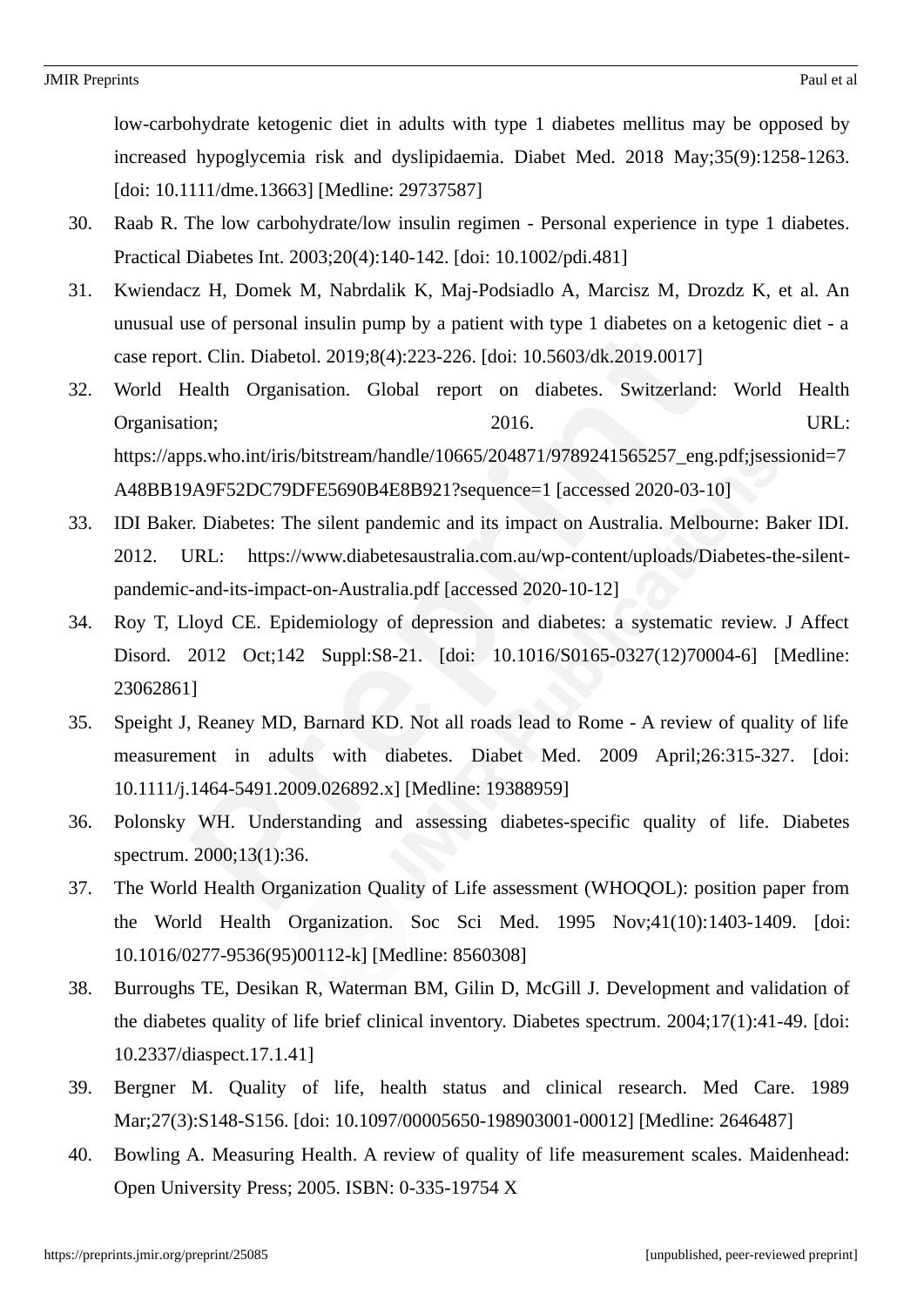- 41. Rubin RR. Diabetes and quality of life. Diabetes spectrum. 2000 May-Jun;13(1):21.
- 42. El Achhab Y, Nejjari C, Chikri M, Lyoussi B. Disease-specific health-related quality of life instruments among adults diabetic: A systematic review. Diabetes Res Clin Pract. 2008 May;80(2):171-184. [doi: 10.1016/j.diabres.2007.12.020] [Medline: 18279993]
- 43. Torrance GW. Utility approach to measuring health-related quality of life. Chronic Dis. 1987;40(6):593-603. [doi: 10.1016/0021-9681(87)90019-1] [Medline: 3298297]
- 44. Haas BK. A multidisciplinary concept analysis of quality of life. West J Nurs Res. 1999 Dec;21(6):728-742. [doi: 10.1177/01939459922044153] [Medline: 11512210]
- 45. Sato E, Suzukamo Y, Miyashita M, Kazuma K. Development of a diabetes diet-related qualityof-life scale. Diabetes Care. 2004 Jun;27(6):1271-1275. [doi: 10.2337/diacare.27.6.1271] [Medline: 15161774]
- 46. Jing X, Chen J, Dong Y, Han D, Zhao H, Wang X, et al. Related factors of quality of life of type 2 diabetes patients: a systematic review and meta-analysis. Health Qual Life Outcomes. 2018 Sep;16(1):189-202. [doi: 10.1186/s12955-018-1021-9] [Medline: 30231882]
- 47. Pereira EV, Tonin FS, Carneiro J, Pontarolo R, Wiens A. Evaluation of the application of the diabetes quality of life questionnaire in patients with diabetes mellitus. Arch Endocrinol Metab. 2020 Feb;64:59-65. [doi: 10.20945/2359-3997000000196] [Medline: 32187271]
- 48. Bott U, Mühlhauser I, Overmann H, Berger M. Validation of a diabetes-specific quality-of-life scale for patients with type 1 diabetes. Diabetes Care. 1998 May;21(5):757-769. [doi: 10.2337/ diacare.21.5.757] [Medline: 9589237]
- 49. Reliability and validity of a diabetes quality-of-life measure for the Diabetes Control and Complications Trial (DCCT). The Diabetes Research Group. Diabetes Care. 1988 Oct;11(9):725-732. [doi: 10.2337/diacare.11.9.725] [Medline: 3066604]
- 50. Ingersoll GM, Marrero DG. A modified quality-of-life measure for youths: psychometric properties. Diabetes Educ. 1991 Mar-Apr;17(2):114-118. [Medline: 1995281]
- 51. Trawley S, Baptista S, Browne JL, Pouwer F, Speight J. The use of mobile applications among adults with type 1 and type 2 diabetes: Results from the second MILES - Australia (MILES-2) Study. Diabetes Technol Ther. 2017 Dec;19(12):730-738. [doi: 10.1089/dia.2017.0235] [Medline: 29028442]
- 52. Ware Jr JE, Sherbourne CD. The MOS 36-item short-form health survey (SF-36): I. Conceptual framework and item selection. Medical care. 1992 Jun:473-483. [Medline: 1593914]
- 53. Welch GW, Jacobson A, Polonsky WH. The Problem Areas in Diabetes Scale: an evaluation of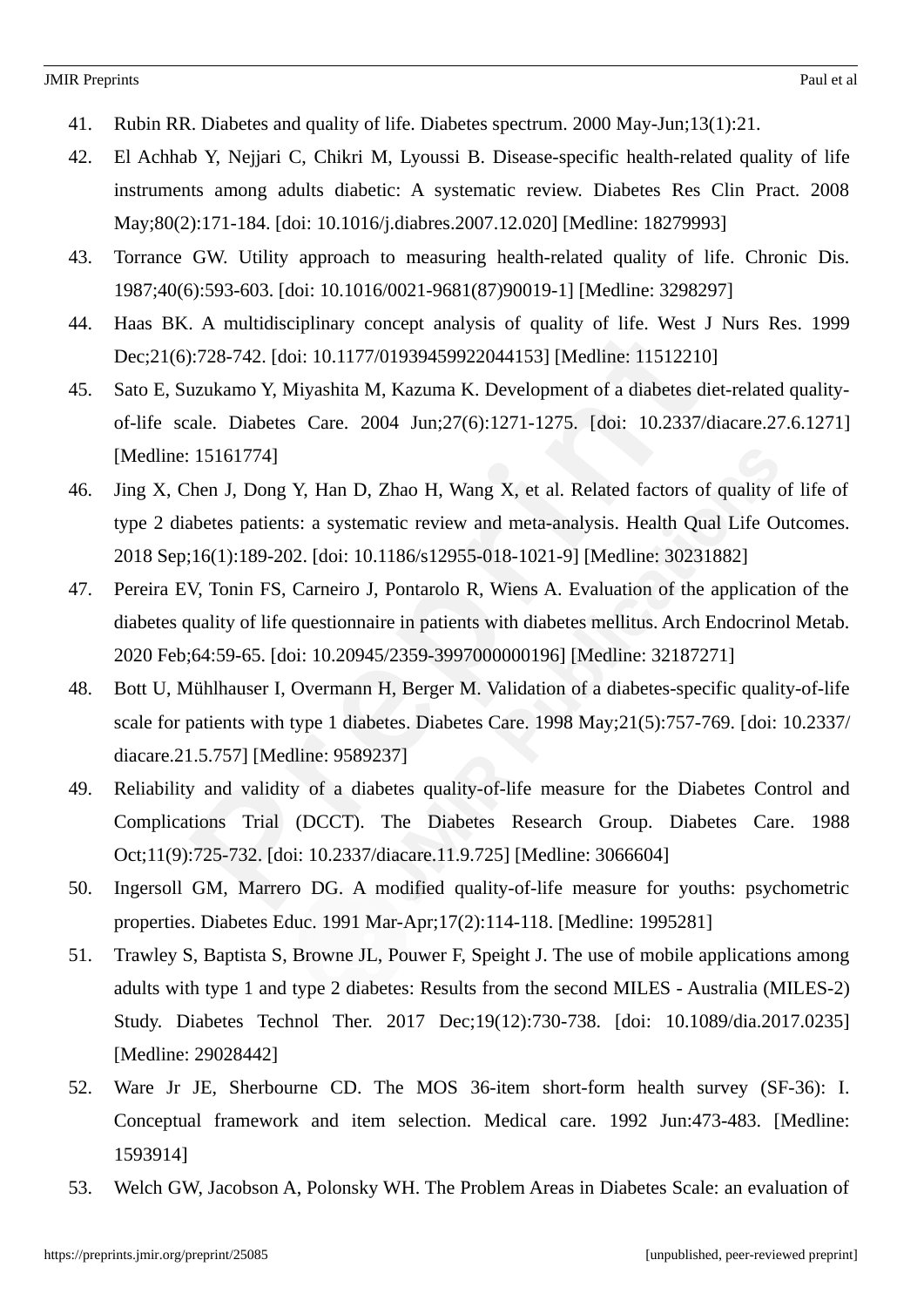its clinical utility. Diabetes Care. 1997 May;20(5):760-766. [doi: 10.2337/diacare.20.5.760] [Medline: 9135939]

- 54. Jani R, Byrne R, Love P, Agarwal C, Peng F, Yew YW, et al. The environmental and bitter taste endophenotype determinants of picky eating in Australian school-aged children 7–12 years—A cross-sectional pilot study protocol. Int J Environ Res Public Health. 2020 Feb;17(5):1573- 1586. [doi: 10.3390/ijerph17051573] [Medline: 32121357]
- 55. Dworkin SL. Sample size policy for qualitative studies using in-depth interviews. Arch Sex Behav. 2012 Dec;1319-1320. [doi: 10.1007/s10508-012-0016-6] [Medline: 22968493]
- 56. Anthoine E, Moret L, Regnault A, Sébille V, Hardouin JB. Sample size used to validate a scale: a review of publications on newly-developed patient reported outcomes measures. Health Qual Life Outcomes. 2014 Dec;12(1):1-10. [doi: 10.1186/s12955-014-0176-2] [Medline: 25492701]
- 57. Alvarado-Martel D, Ruiz Fernández MA, Cuadrado Vigaray M, Carrillo A, Boronat M, Expósito Montesdeoca A, et al. ViDa1: The Development and validation of a new questionnaire for measuring health-related quality of life in patients with type 1 diabetes. Front Psychol. 2017 May;(8):904-917. [doi: 10.3389/fpsyg.2017.00904] [Medline: 28620331]
- 58. Mannucci E, Ricca V, Bardini G, Rotella C. Well-being enquiry for diabetics: a new measure of diabetes-related quality of life. Diabetes Nutr Metab. 1996;9(2):89-102.
- 59. Shen W, Kotsanos JG, Huster WJ, Mathias SD, Andrejasich CM, Patrick DL. Development and validation of the diabetes quality of life clinical trial questionnaire. Med Care. 1999 Apr;37(4):AS45-AS66. [doi: 10.1097/00005650-199904001-00008] [Medline: 30632972]
- 60. American Diabetes Association. Facilitating behavior change and well-being to improve health outcomes: Standards of medical care in diabetes—2020. Diabetes Care. 2020 Jan;43(Supplement 1):S48-S65. [doi: 10.2337/dc20-S005] [Medline: 31862748]
- 61. Australian Bureau of Statistics. 2016 Census QuickStats. Canberra 2016. URL: http://quickstats.censusdata.abs.gov.au/census\_services/getproduct/census/2016/quickstat/ POA4215?opendocument [accessed 2020-09-22]
- 62. Harris J, McGee A, Andrews F, D'Souza J, Sproston K. The National Survey of people with Diabetes 2006. UK 2007. URL: http://www.nhssurveys.org/Filestore/documents/Diabetes\_key\_findings\_rpt.pdf [accessed 2020-09-15]
- 63. Lee PH, Macfarlane DJ, Lam TH, Stewart SM. Validity of the international physical activity questionnaire short form (IPAQ-SF): A systematic review. Int J Behav Nutr Phys Act. 2011 Oct;8(1):115-125. [doi: 10.1186/1479-5868-8-115] [Medline: 22018588]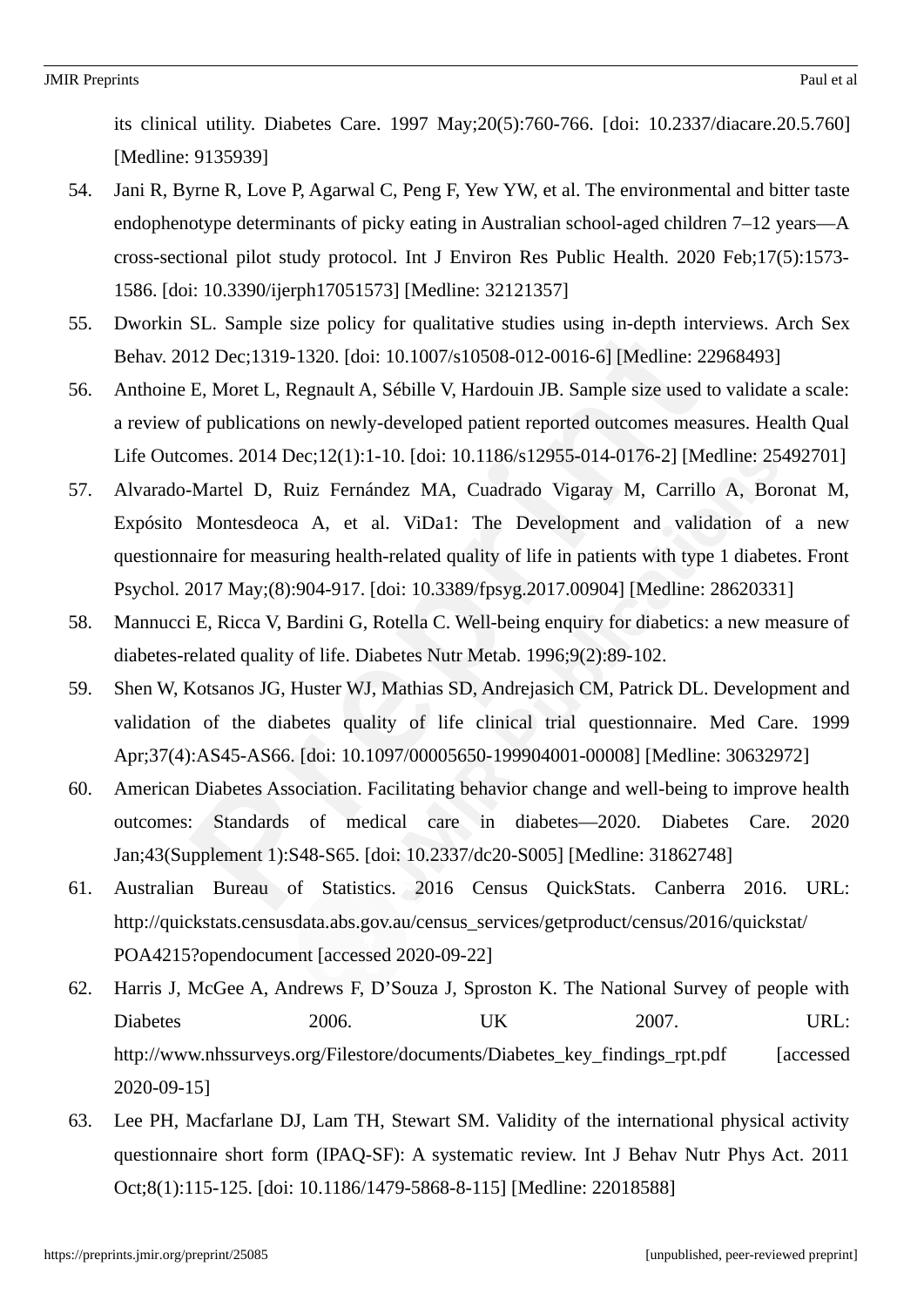- 64. Schofield W. Predicting basal metabolic rate, new standards and review of previous work. Hum Nutr Clin Nutr. 1985;39:5-41. [Medline: 4044297]
- 65. Brinkworth GD, Taylor P. The CSIRO Low-Carb Diet. Sydney: Pan Macmilliam Australia; 2017. ISBN: 9781925481488
- 66. Charlton J, Gill J, Elliott L, Whittaker A, Farquharson B, Strachan M. A review of the challenges, glycemic risks and self-care for people with type 1 diabetes when consuming alcoholic beverages. Pract Diabetes. 2020;37(1):7-12. [doi: 10.1002/pdi.2253]
- 67. Sakane N, Kotani K, Takahashi K, Sano Y, Tsuzaki K, Okazaki K, et al. Effects of telephonedelivered lifestyle support on the development of diabetes in participants at high risk of type 2 diabetes: J-DOIT1, a pragmatic cluster randomised trial. BMJ open. 2015 Aug;5(8): e007316 e007324. [doi: 10.1136/bmjopen-2014-007316] [Medline: 26289448]
- 68. Wu L, Forbes A, Griffiths P, Milligan P, While A. Telephone follow-up to improve glycemic control in patients with type 2 diabetes: systematic review and meta-analysis of controlled trials. Diabet Med. 2010 Nov;27(11):1217-1225. [doi: 10.1111/j.1464-5491.2010.03113.x] [Medline: 20950378]
- 69. Kapitza C, Hövelmann U, Nosek L, Kurth H-J, Essenpreis M, Heinemann L. Continuous glucose monitoring during exercise in patients with type 1 diabetes on continuous subcutaneous insulin infusion. J Diabetes Sci Technol. 2010;4(1):123-131. [doi: 10.1177/193229681000400116] [Medline: 20167176]
- 70. Hurst H, Bolton J. Assessing the clinical significance of change scores recorded on subjective outcome measures. J Manipulative Physiol Ther. 2004 Jan;27(1):26-35. [doi: 10.1016/j.jmpt.2003.11.003] [Medline: 14739871]
- 71. Danne T, Nimri R, Battelino T, Bergenstal RM, Close KL, DeVries JH, et al. International consensus on use of continuous glucose monitoring. Diabetes Care. 2017 Dec;40(12):1631- 1640. [doi: 10.2337/dc17-1600] [Medline: 29162583]
- 72. R Core Team (2013). R: A language and environment for statistical computing. R Foundation for Statistical Computing, Vienna, Austria. URL: http://www.R-project.org/ [accessed 2020-01- 15]
- 73. Althubaiti A. Information bias in health research: definition, pitfalls, and adjustment methods. J Multidiscip Healthc. 2016;9:211-217. [doi: 10.2147/JMDH.S104807] [Medline: 27217764]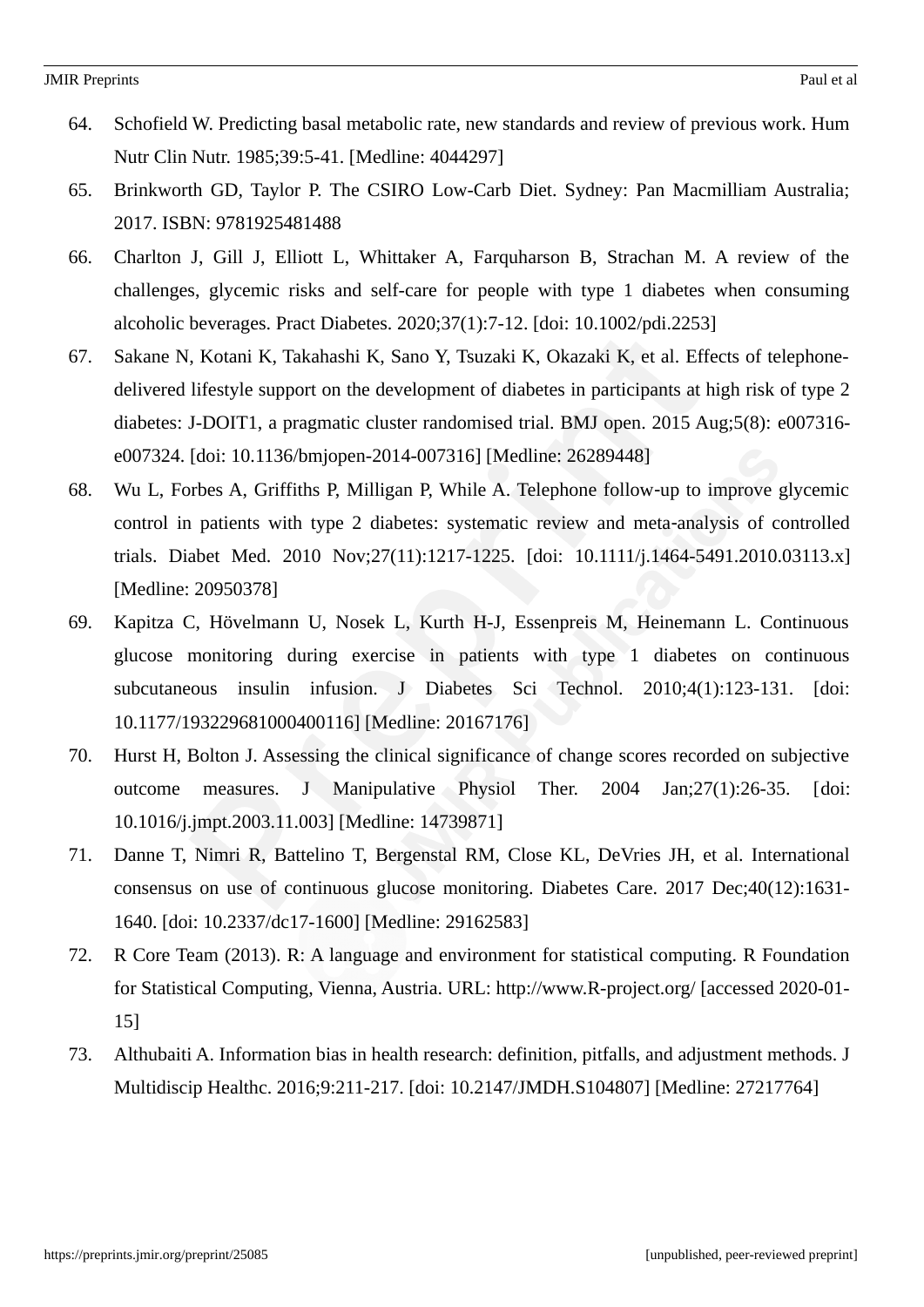# <span id="page-34-0"></span>**Supplementary Files**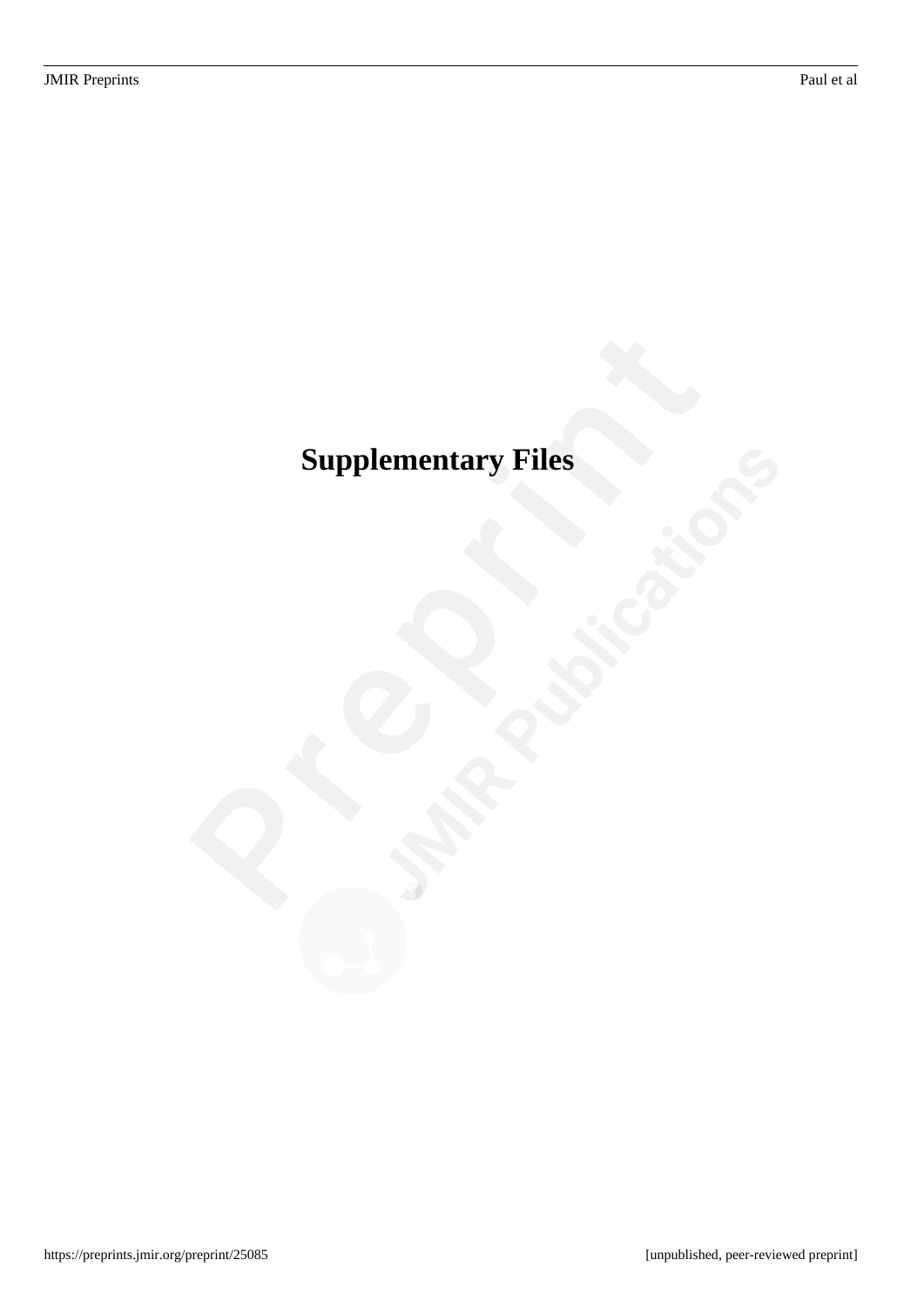# <span id="page-35-0"></span>**Figures**